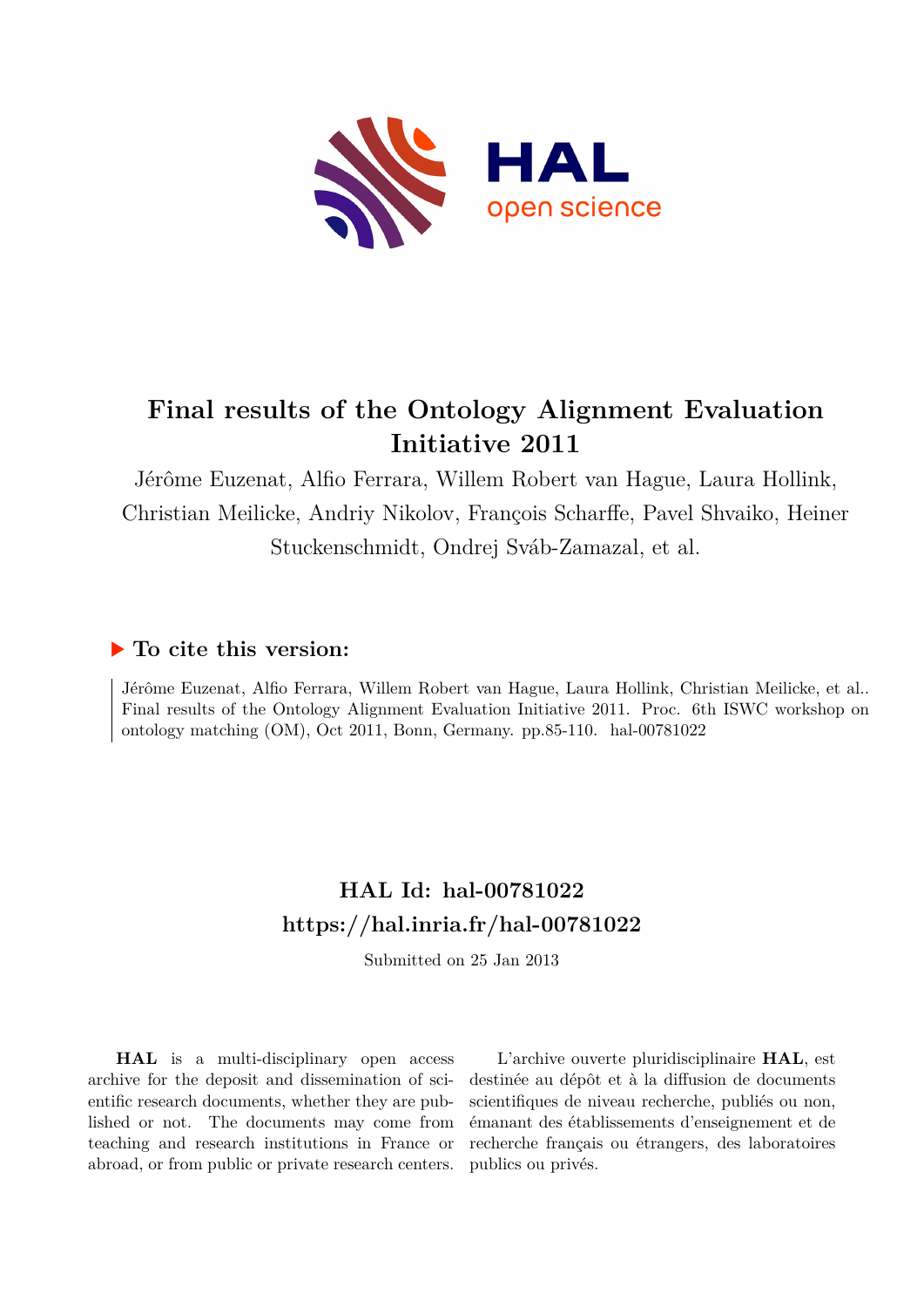# Final results of the Ontology Alignment Evaluation Initiative  $2011<sup>*</sup>$

Jérôme Euzenat<sup>1</sup>, Alfio Ferrara<sup>2</sup>, Willem Robert van Hage<sup>3</sup>, Laura Hollink<sup>4</sup>, Christian Meilicke<sup>5</sup>, Andriy Nikolov<sup>6</sup>, François Scharffe<sup>7</sup>, Pavel Shvaiko<sup>8</sup>, Heiner Stuckenschmidt<sup>5</sup>, Ondřej Šváb-Zamazal<sup>9</sup>, and Cássia Trojahn<sup>1</sup>

> <sup>1</sup> INRIA & LIG, Montbonnot, France {jerome.euzenat,cassia.trojahn}@inria.fr <sup>2</sup> Universita degli studi di Milano, Italy ferrara@dico.unimi.it <sup>3</sup> Vrije Universiteit Amsterdam, The Netherlands W.R.van.Hage@vu.nl <sup>4</sup> Delft University of Technology, The Netherlands l.hollink@tudelft.nl <sup>5</sup> University of Mannheim, Mannheim, Germany {christian,heiner}@informatik.uni-mannheim.de <sup>6</sup> The Open University, Milton Keynes, UK A.Nikolov@open.ac.uk <sup>7</sup> LIRMM, Montpellier, FR francois.scharffe@lirmm.fr <sup>8</sup> TasLab, Informatica Trentina, Trento, Italy pavel.shvaiko@infotn.it <sup>9</sup> University of Economics, Prague, Czech Republic ondrej.zamazal@vse.cz

Abstract. Ontology matching consists of finding correspondences between semantically related entities of two ontologies. OAEI campaigns aim at comparing ontology matching systems on precisely defined test cases. These test cases can use ontologies of different nature (from simple directories to expressive OWL ontologies) and use different modalities, e.g., blind evaluation, open evaluation, consensus. OAEI-2011 builds over previous campaigns by having 4 tracks with 6 test cases followed by 18 participants. Since 2010, the campaign has been using a new evaluation modality which provides more automation to the evaluation. In particular, this year it allowed to compare run time across systems. This paper is an overall presentation of the OAEI 2011 campaign.

# 1 Introduction

The Ontology Alignment Evaluation Initiative<sup>1</sup> (OAEI) is a coordinated international initiative, which organizes the evaluation of the increasing number of ontology matching systems [10; 8; 15]. The main goal of OAEI is to compare systems and algorithms

<sup>⋆</sup> This paper improves on the "First results" initially published in the on-site proceedings of the ISWC workshop on Ontology Matching (OM-2011). The only official results of the campaign, however, are on the OAEI web site.

<sup>1</sup> http://oaei.ontologymatching.org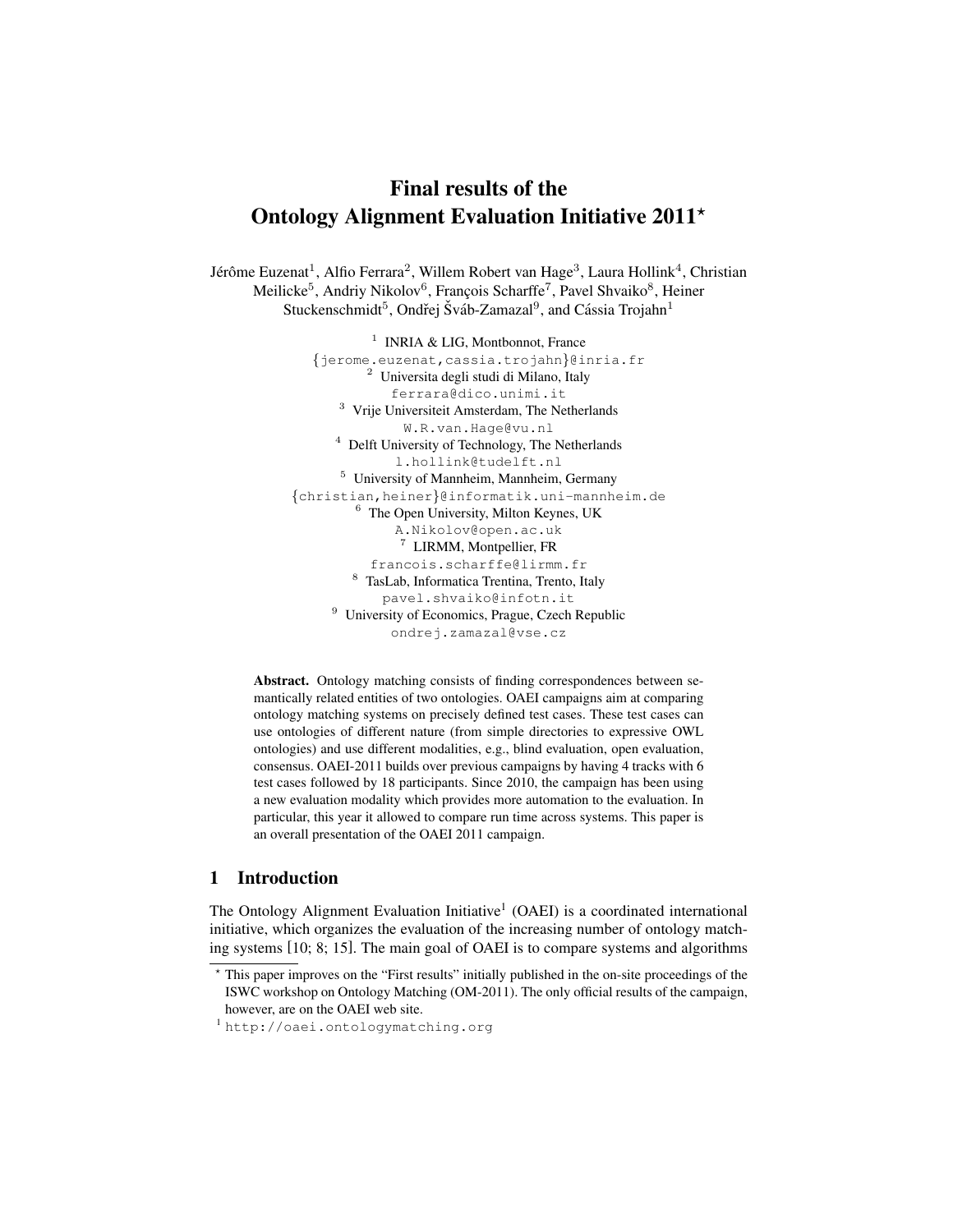on the same basis and to allow anyone for drawing conclusions about the best matching strategies. Our ambition is that, from such evaluations, tool developers can improve their systems.

Two first events were organized in 2004:  $(i)$  the Information Interpretation and Integration Conference (I3CON) held at the NIST Performance Metrics for Intelligent Systems (PerMIS) workshop and  $(ii)$  the Ontology Alignment Contest held at the Evaluation of Ontology-based Tools (EON) workshop of the annual International Semantic Web Conference (ISWC) [17]. Then, a unique OAEI campaign occurred in 2005 at the workshop on Integrating Ontologies held in conjunction with the International Conference on Knowledge Capture (K-Cap) [1]. Starting from 2006 through 2010 the OAEI campaigns were held at the Ontology Matching workshops collocated with ISWC [9; 7; 2; 5; 6]. Finally in 2011, the OAEI results were presented again at the Ontology Matching workshop collocated with ISWC, in Bonn, Germany<sup>2</sup>.

Since last year, we have been promoting an environment for automatically processing evaluations  $(\S2.2)$ , which were developed within the SEALS (Semantic Evaluation At Large Scale) project<sup>3</sup>. This project aims at providing a software infrastructure for automatically executing evaluations, and evaluation campaigns for typical semantic web tools, including ontology matching. Several OAEI data sets were evaluated under the SEALS modality. This provides a more uniform evaluation setting.

This paper serves as a synthesis to the 2011 evaluation campaign and as an introduction to the results provided in the papers of the participants. The remainder of the paper is organized as follows. In Section 2, we present the overall evaluation methodology that has been used. Sections 3-6 discuss the settings and the results of each of the test cases. Section 7 overviews lessons learned from the campaign. Finally, Section 8 outlines future plans and Section 9 concludes the paper.

# 2 General methodology

We first present the test cases proposed this year to the OAEI participants ( $\S$ 2.1). Then, we discuss the resources used by participants to test their systems and the execution environment used for running the tools  $(\S2.2)$ . Next, we describe the steps of the OAEI campaign  $(\S2.3-2.5)$  and report on the general execution of the campaign  $(\S2.6)$ .

#### 2.1 Tracks and test cases

This year's campaign consisted of 4 tracks gathering 6 data sets and different evaluation modalities:

The benchmark track  $(\S3)$ : Like in previous campaigns, a systematic benchmark series have been proposed. The goal of this benchmark series is to identify the areas in which each matching algorithm is strong or weak. The test is based on one particular ontology dedicated to the very narrow domain of bibliography and a number of alternative ontologies of the same domain for which reference alignments are

<sup>2</sup> http://om2011.ontologymatching.org

<sup>3</sup> http://www.seals-project.eu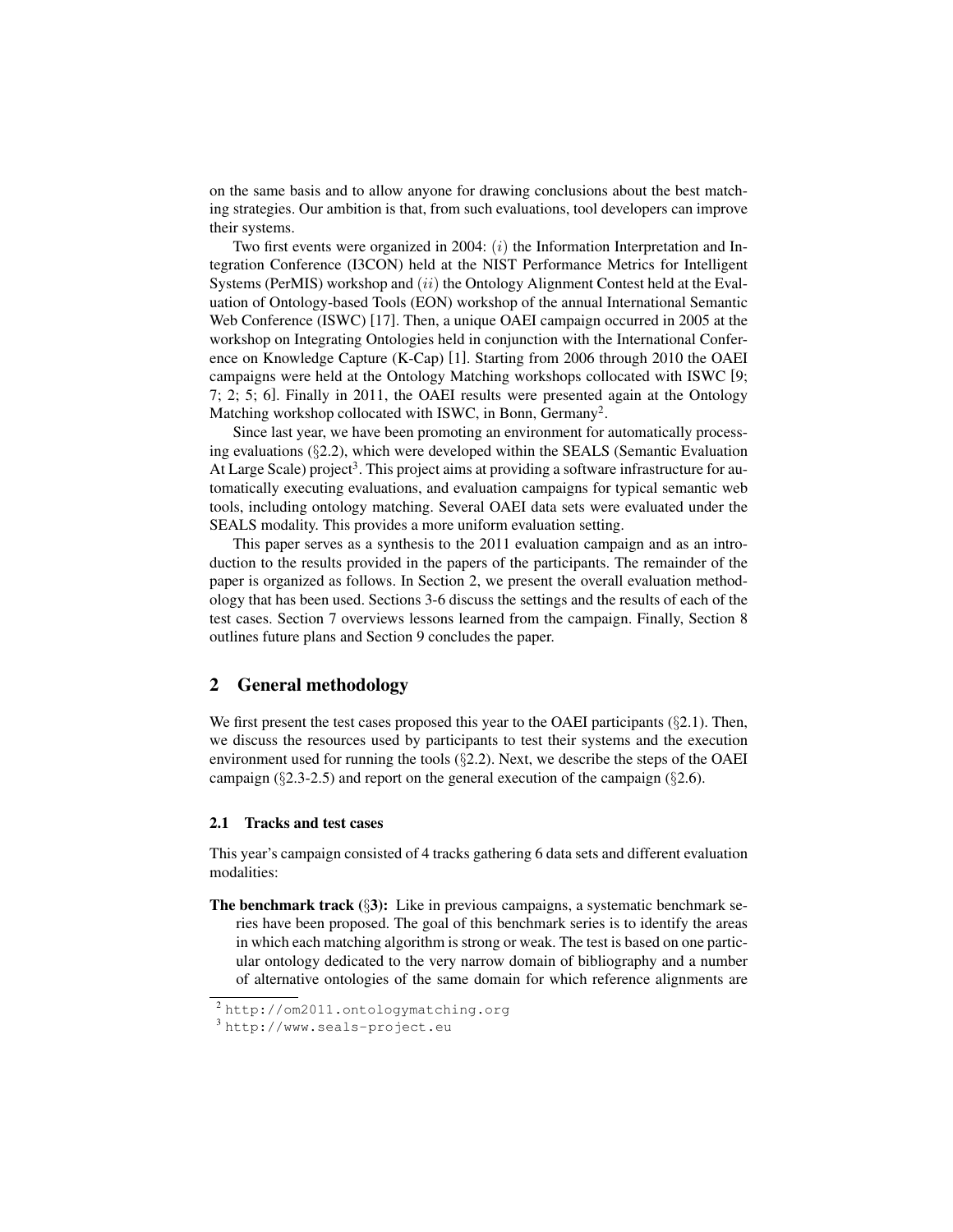provided. This year, we used new systematically generated benchmarks, based on other ontologies than the bibliographic one.

- The expressive ontologies track offers real world ontologies using OWL modeling capabilities:
	- **Anatomy**  $(\S 4)$ : The anatomy real world case is about matching the Adult Mouse Anatomy (2744 classes) and a part of the NCI Thesaurus (3304 classes) describing the human anatomy.
	- **Conference**  $(\S 5)$ : The goal of the conference task is to find all correct correspondences within a collection of ontologies describing the domain of organizing conferences (the domain being well understandable for every researcher). Additionally, 'interesting correspondences' are also welcome. Results were evaluated automatically against reference alignments and by using logical reasoning techniques.
- Oriented alignments: This track focused on the evaluation of alignments that contain other relations than equivalences. It provides two data sets of real ontologies taken from a) Academia (alterations of ontologies from the OAEI benchmark series), b) Course catalogs (alterations of ontologies concerning courses in the universities of Cornell and Washington). The alterations aim to introduce additional subsumption correspondences between classes that cannot be inferred via reasoning.
- Model matching: This data set compares model matching tools from the Model-Driven Engineering (MDE) community on ontologies. The test cases are available in two formats: OWL and Ecore. The models to be matched have been automatically derived from a model-based repository.
- **Instance matching** ( $\S$ **6):** The goal of the instance matching track is to evaluate the performance of different tools on the task of matching RDF individuals which originate from different sources but describe the same real-world entity. Instance matching is organized in two sub-tasks:
	- Data interlinking (DI) This year the Data interlinking track focused on retrieving New York Times (NYT) interlinks with DBPedia, Freebase and Geonames. The NYT data set includes 4 data subsets: persons, locations, organizations and descriptors that should be matched to themselves to detect duplicates, and to DBPedia, Freebase and Geonames. Only Geonames has links to the Locations data set of NYT.
	- OWL data track (IIMB): The synthetic OWL data track is focused on (i) providing an evaluation data set for various kinds of data transformations, including value transformations, structural transformations, and logical transformations; (ii) covering a wide spectrum of possible techniques and tools. To this end, the IIMB benchmark is generated by starting from an initial OWL knowledge base that is transformed into a set of modified knowledge bases by applying several automatic transformations of data. Participants are requested to find the correct correspondences among individuals of the first knowledge base and individuals of the others.

Table 1 summarizes the variation in the results expected from the tests under consideration.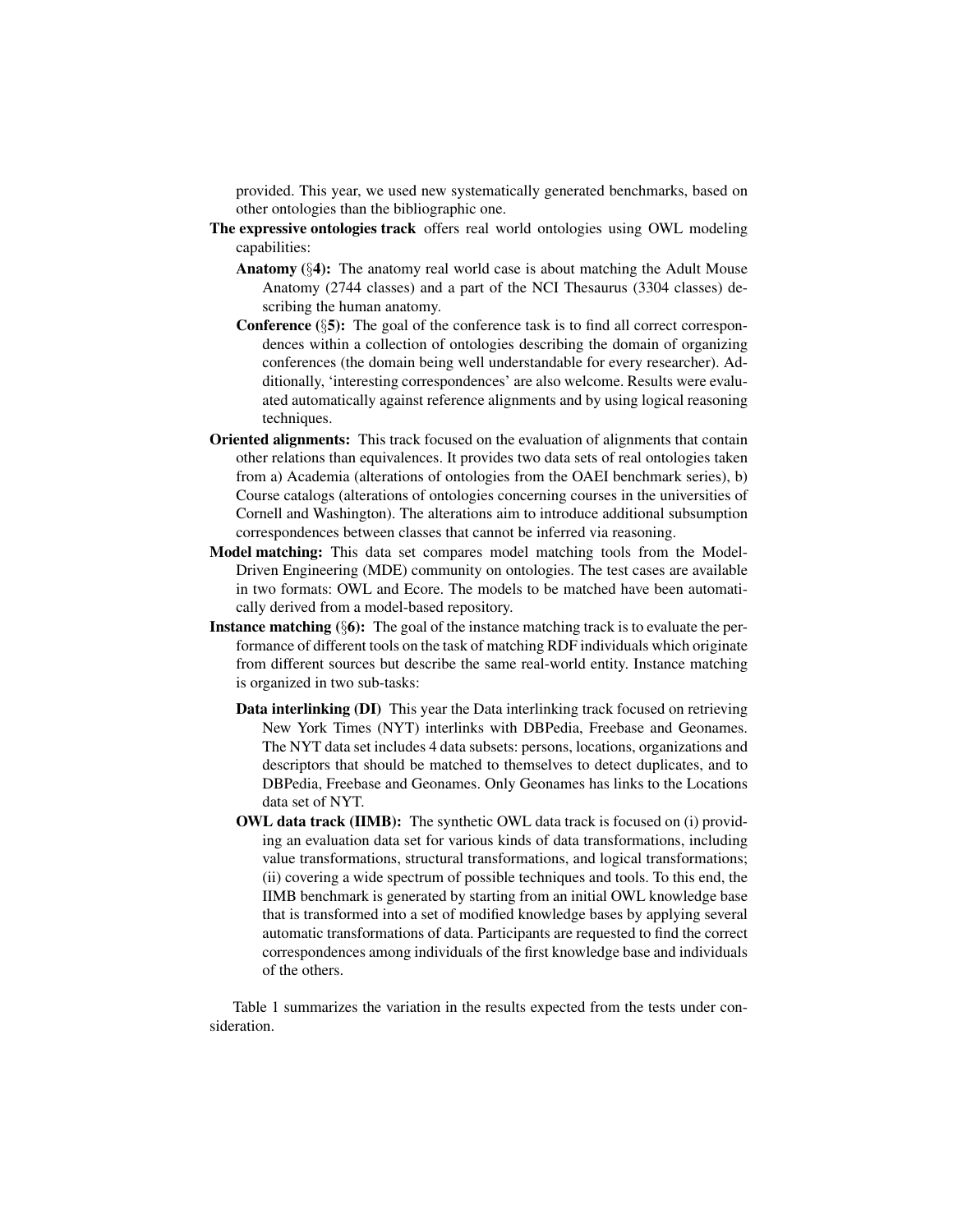|                                 |            | test formalism relations confidence modalities language SEALS |            |    |  |
|---------------------------------|------------|---------------------------------------------------------------|------------|----|--|
| benchmarks                      | OWL        | <b>[0 1]</b>                                                  | open       | EN |  |
| anatomy                         | OWL        | [01]                                                          | open       | EN |  |
| conference    OWL-DL =, $\le$ = |            | [0 1]                                                         | blind+open | EN |  |
| di                              | <b>RDF</b> | <b>TO 11</b>                                                  | open       | EN |  |
| iimb                            | <b>RDF</b> | <b>TO 11</b>                                                  | open       | EN |  |

Table 1. Characteristics of the test cases (open evaluation is made with already published reference alignments and blind evaluation is made by organizers from reference alignments unknown to the participants).

This year we had to cancel the Oriented alignments and Model matching tracks which have not had enough participation. We preserved the IIMB track with only one participant, especially because the participant was not tied to the organizers and participated in the other tracks as well.

#### 2.2 The SEALS platform

In 2010, participants of the Benchmark, Anatomy and Conference tracks were asked for the first time to use the SEALS evaluation services: they had to wrap their tools as web services and the tools were executed on the machines of the tool developers [18].

In 2011, tool developers had to implement a simple interface and to wrap their tools in a predefined way including all required libraries and resources. A tutorial for tool wrapping was provided to the participants. This tutorial described how to wrap a tool and how to use a simple client to run a full evaluation locally. After local tests had been conducted successfully, the wrapped tool was uploaded for a test on the SEALS portal<sup>4</sup>. Consequently it was executed on the SEALS platform by the organisers in a semi-automated way. This approach allowed to measure runtime and ensured the reproducibility of the results for the first time in the history of OAEI. As a side effect, this approach ensures also that a tool is executed with the same settings for all of the three tracks. This was already requested by the organizers in the past years. However, this rule was sometimes ignored by participants.

### 2.3 Preparatory phase

Ontologies to be matched and (where applicable) reference alignments have been provided in advance during the period between May  $30^{th}$  and June  $27^{th}$ , 2011. This gave potential participants the occasion to send observations, bug corrections, remarks and other test cases to the organizers. The goal of this preparatory period is to ensure that the delivered tests make sense to the participants. The final test base was released on July  $6<sup>th</sup>$ , 2011. The data sets did not evolve after that, except for the reference alignment of the Anatomy track to which minor changes have been applied to increase its quality.

<sup>4</sup> http://www.seals-project.eu/join-the-community/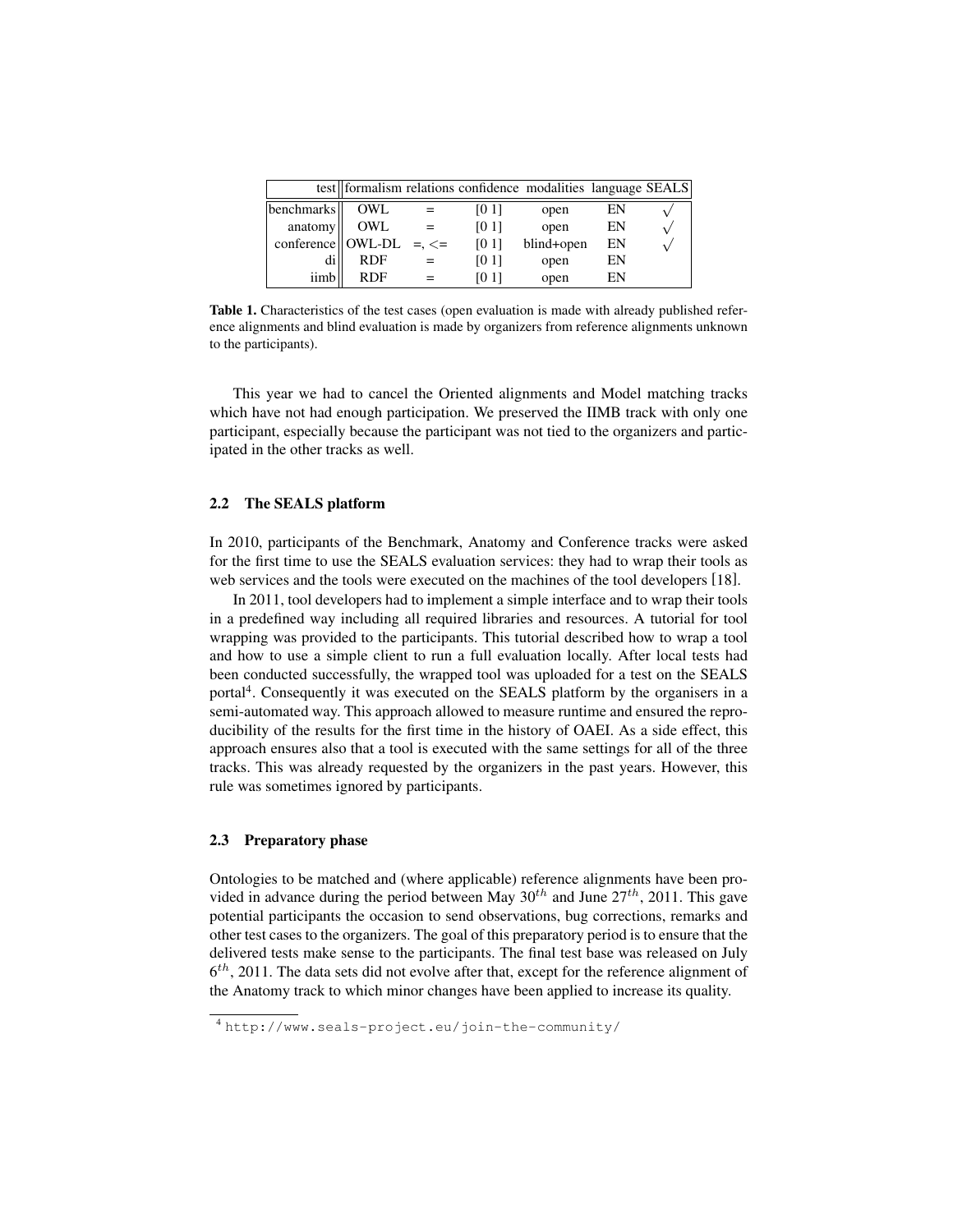#### 2.4 Execution phase

During the execution phase, participants used their systems to automatically match the ontologies from the test cases. In most cases, ontologies are described in OWL-DL and serialized in the RDF/XML format [3]. Participants were asked to use one algorithm and the same set of parameters for all tests in all tracks. It is fair to select the set of parameters that provides the best results (for the tests where results are known). Beside parameters, the input of the algorithms must be the two ontologies to be matched and any general purpose resource available to everyone, i.e., no resource especially designed for the test. In particular, participants should not use the data (ontologies and reference alignments) from other test cases to help their algorithms.

Participants can self-evaluate their results either by comparing their output with reference alignments or by using the SEALS client to compute precision and recall.

#### 2.5 Evaluation phase

Participants have been encouraged to provide (preliminary) results or to upload their wrapped tools on the SEALS portal by September  $1^{st}$ , 2011. Organizers evaluated the results and gave feedback to the participants. For the SEALS modality, a full-fledged test on the platform has been conducted by the organizers and problems were reported to the tool developers, until finally a properly executable version of the tool has been uploaded on the SEALS portal. Participants were asked to send their final results or upload the final version of their tools by September  $23<sup>th</sup>$ , 2011. Participants also provided the papers that are published hereafter.

As soon as first results were available, these results were published on the respective web pages by the track organizers. The standard evaluation measures are precision and recall computed against the reference alignments. For the matter of aggregation of the measures, we used weighted harmonic means (weights being the size of the true positives). This clearly helps in the case of empty alignments. Another technique that was used is the computation of precision/recall graphs so it was advised that participants provide their results with a weight to each correspondence they found. New measures addressing some limitations of precision and recall have also been used for testing purposes as well as measures for compensating the lack of complete reference alignments. Additionally, we measured runtimes for all tracks conducted under the SEALS modality.

#### 2.6 Comments on the execution

For a few years, the number of participating systems has remained roughly stable: 4 participants in 2004, 7 in 2005, 10 in 2006, 17 in 2007, 13 in 2008, 16 in 2009, 15 in 2010 and 18 in 2011. However, participating systems are now constantly changing.

The number of covered runs has increased more than observed last year: 48 in 2007, 50 in 2008, 53 in 2009, 37 in 2010, and 53 in 2011. This is, of course, due to the ability to run all systems participating in the SEALS modality in all tracks. However, not all tools participating in the SEALS modality could generate results for the anatomy track (see Section 4). This does not really contradict the conjecture we made last year that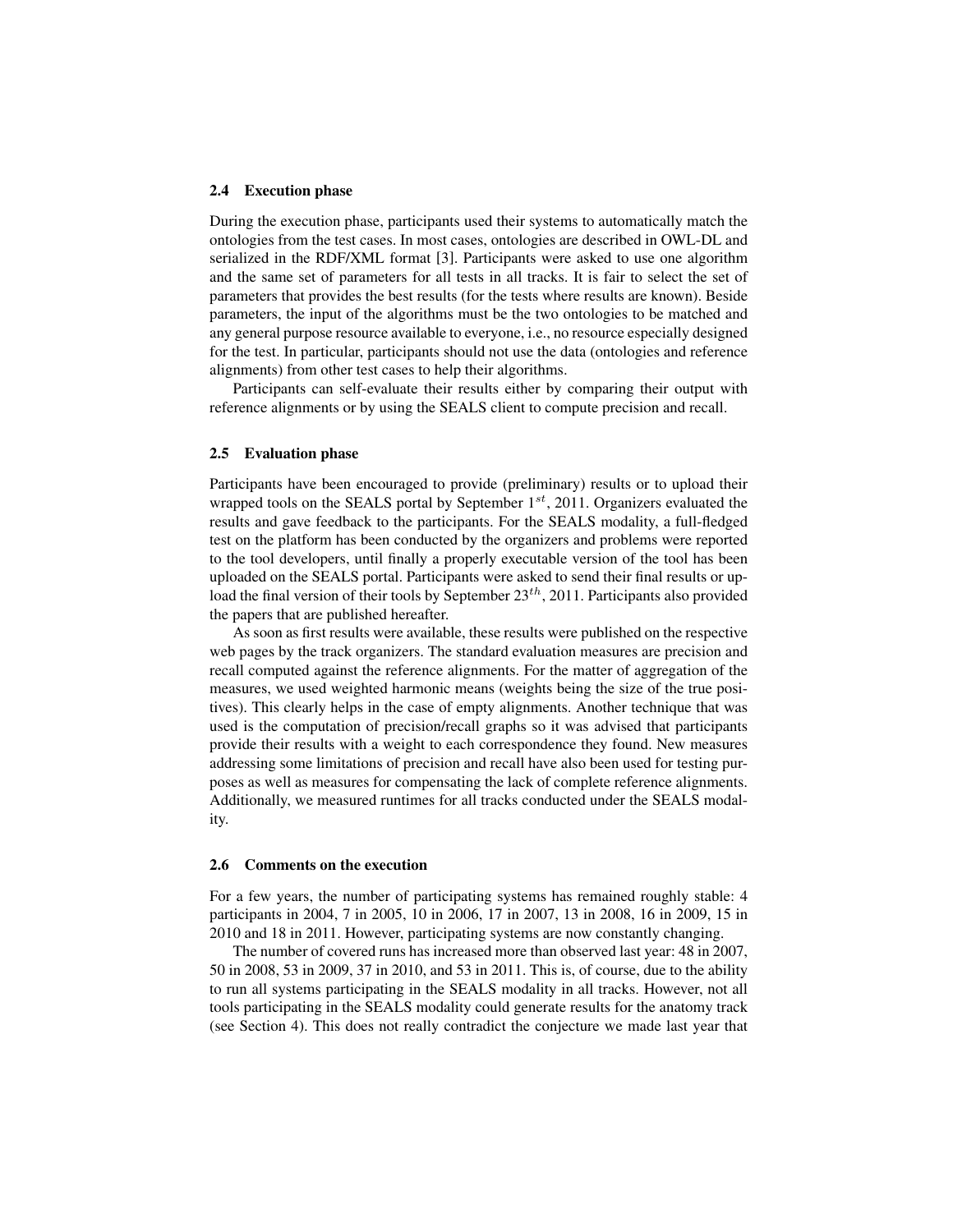systems are more specialized. In fact, only two systems (AgreementMaker and CODI) participated also in the instance matching tasks, and CODI only participated in a task (IIMB) in which no other instance matching system entered.

This year we were able to run most of the matchers in a controlled evaluation environment, in order to test their portability and deployability. This allowed us comparing systems on the same execution basis. This is also a guarantee that the tested system can be executed out of their particular development environment.

The list of participants is summarized in Table 2.



Table 2. Participants and the state of their submissions. Confidence stands for the type of result returned by a system: it is ticked when the confidence has been measured as non boolean value.

Two systems require a special remark. YAM++ used a setting that was learned from the reference alignments of the benchmark data set from OAEI 2009, which is highly similar to the corresponding benchmark in 2011. This affects the results of the traditional OAEI benchmark and no other tests. Moreover, we have run the benchmark in newly generated tests where YAM++ is indeed having weaker performances. Considering that indeed benchmarks was one of the few tests on which to train algorithms, we decided to keep YAM++ results with this warning.

AgreementMaker used machine learning techniques to choose automatically between one of three settings optimized for the benchmark, anatomy and conference data set. It used a subset of the available reference alignments as input to the training phase and clearly a specific tailored setting for passing these tests. This is typically prohibited by OAEI rules. However, at the same time, AgreementMaker has improved its results over last year so we found interesting to report them.

The summary of the results track by track is provided in the following sections.

# 3 Benchmark

The goal of the benchmark data set is to provide a stable and detailed picture of each algorithm. For that purpose, algorithms are run on systematically generated test cases.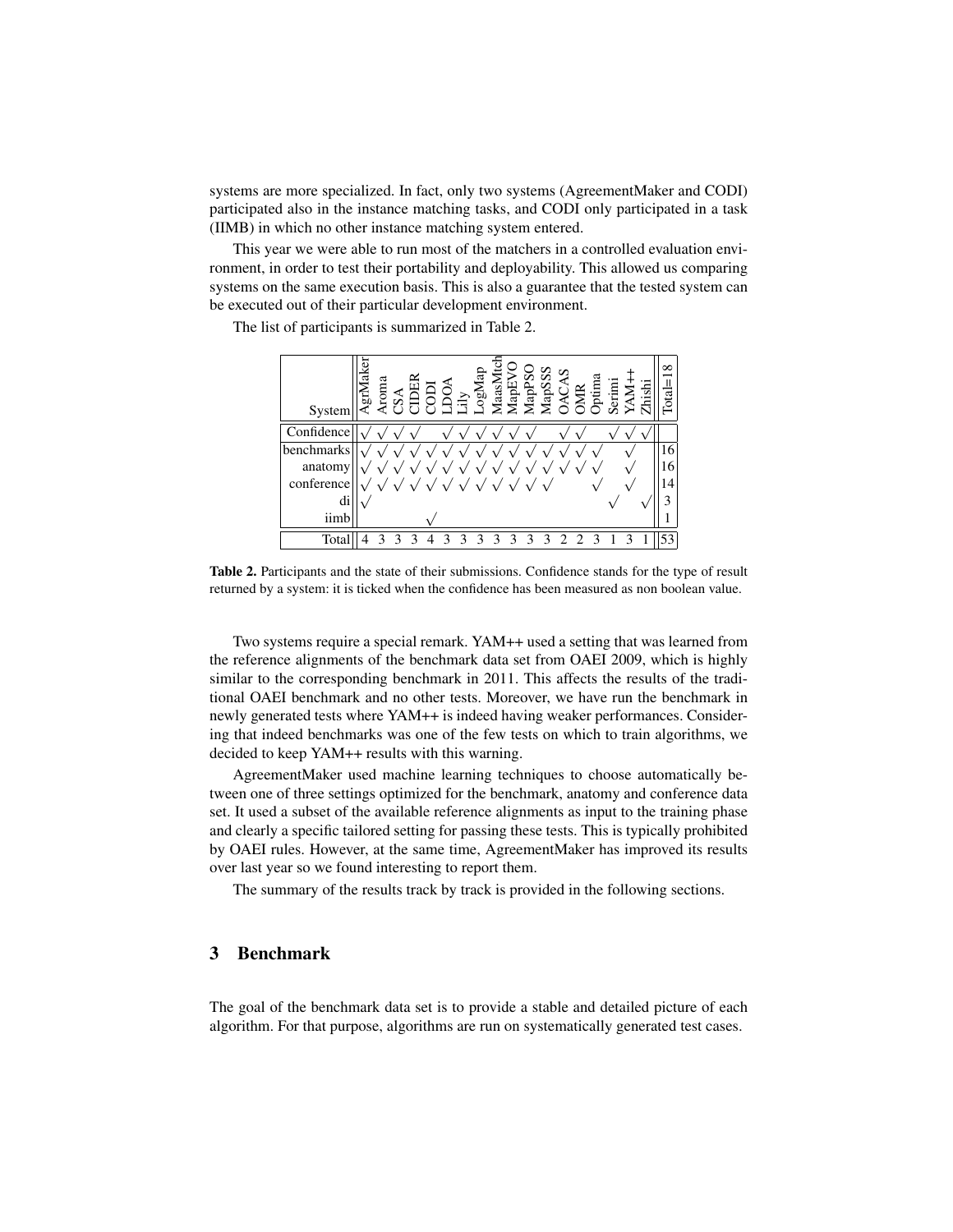#### 3.1 Test data

The systematic benchmark test set is built around a seed ontology and many variations of it. The ontologies are described in OWL-DL and serialized in the RDF/XML format. The reference ontology is that of test #101. Participants have to match this reference ontology with the variations. Variations are focused on the characterization of the behavior of the tools rather than having them compete on real-life problems. They are organized in three groups:

- Simple tests (1xx) such as comparing the reference ontology with itself, with another irrelevant ontology (the wine ontology used in the OWL primer) or the same ontology in its restriction to OWL-Lite;
- Systematic tests (2xx) obtained by discarding features from a reference ontology. It aims at evaluating how an algorithm behaves when a particular type of information is lacking. The considered features were:
	- *Name of entities* that can be replaced by random strings, synonyms, name with different conventions, strings in another language than English;
	- *Comments* that can be suppressed or translated in another language;
	- *Specialization hierarchy* that can be suppressed, expanded or flattened;
	- *Instances* that can be suppressed;
	- *Properties* that can be suppressed or having the restrictions on classes discarded;
	- *Classes* that can be expanded, i.e., replaced by several classes or flattened.
- Four real-life ontologies of bibliographic references (3xx) found on the web and left mostly untouched (there were added xmlns and xml:base attributes). This is only used for the initial benchmark.

This year, we departed from the usual bibliographic benchmark that have been used since 2004. We used a new test generator [14] in order to reproduce the structure of benchmark from different seed ontologies. We have generated three different benchmarks against which matchers have been evaluated:

- benchmark (biblio) is the benchmark data set that has been used since 2004. It is used for participants to check that they can run the tests. It also allows for comparison with other systems since 2004. The seed ontology concerns bibliographic references and is inspired freely from BibTeX. It contains 33 named classes, 24 object properties, 40 data properties, 56 named individuals and 20 anonymous individuals. We have considered the original version of benchmark (referred as **original** in the subsections above) and a new automatically generated one (biblio).
- benchmark2 (ekaw) The Ekaw ontology, one of the ontologies from the conference track (§5), was used as seed ontology for generating the Benchmark2 data set. It contains 74 classes and 33 object properties. The results with this new data set were provided to participants after the preliminary evaluation.
- **benchmark3 (finance)** This data set is based on the Finance ontology<sup>5</sup>, which contains 322 classes, 247 object properties, 64 data properties and 1113 named individuals. This ontology was not disclosed to the participants.

<sup>5</sup> http://www.fadyart.com/ontologies/data/Finance.owl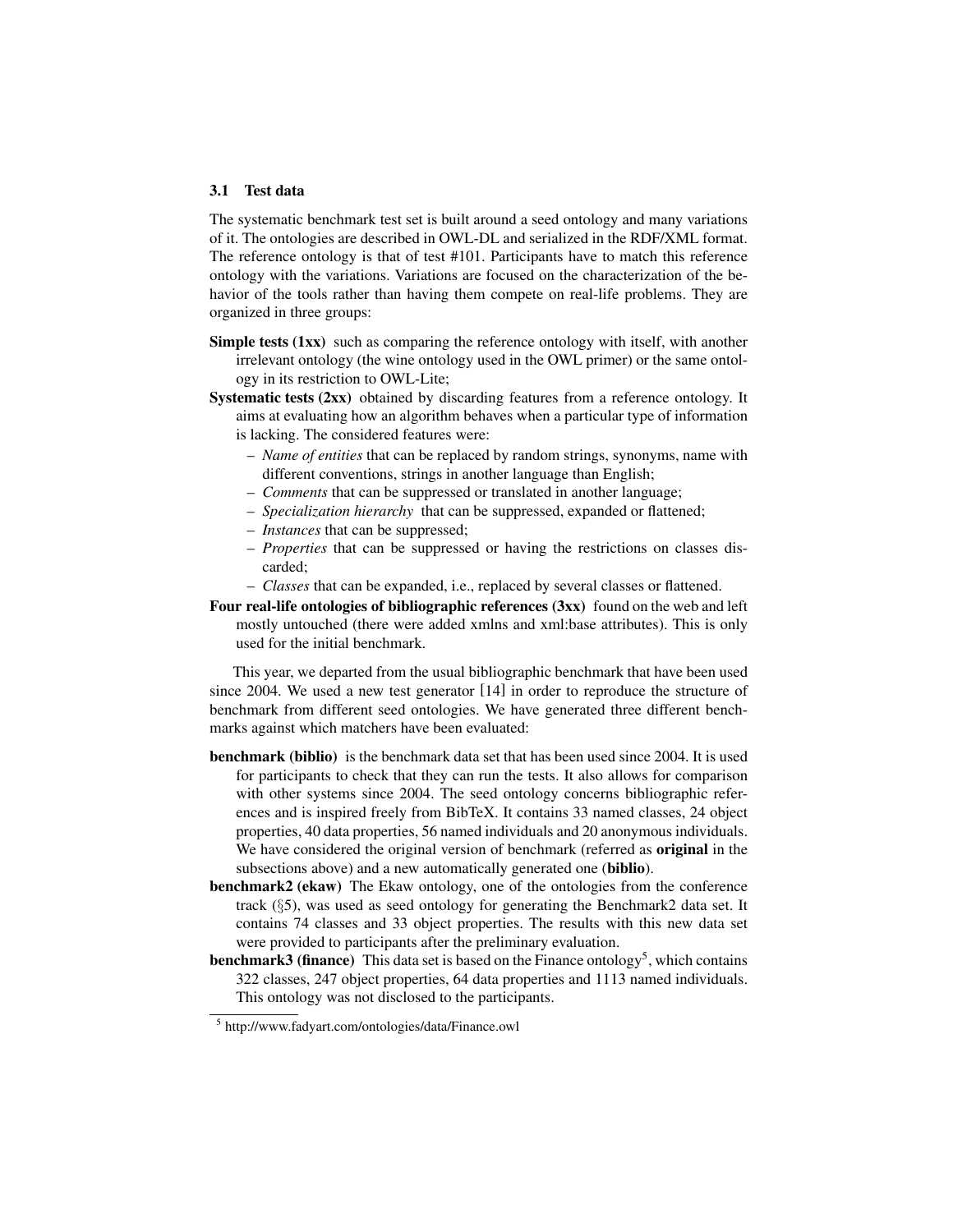Having these three data sets allows us to better evaluate the dependency between the results and the seed ontology. The SEALS platform allows for evaluating matchers against these many data sets automatically.

For all data sets, the reference alignments are still limited: they only match named classes and properties and use the "=" relation with confidence of 1. Full description of these tests can be found on the OAEI web site.

#### 3.2 Results

16 systems have participated in the benchmark track of this year's campaign (see Table 2). From the eleven participants last year, only four participated this year (AgreementMaker, Aroma, CODI and MapPSO). On the other hand, there are ten new participants, while two participants (CIDER and Lily) have been participating in the previous campaigns as well. In the following, we present the evaluation results, both in terms of runtime and compliance with relation to reference alignments.

Portability. 18 systems have been registered on the SEALS portal. One has abandoned due to requirements posed by the platform and another one abandoned silently. Thus, 16 systems bundled their tools into the SEALS format. From these 16 systems, we have not been able to run the final versions of OMR and OACAS (packaging error). CODI was not working on the operating system version under which we measured runtime. CODI runs under Windows and some versions of Linux, but has specific requirements not met on the Linux version that has been used for runnning the SEALS platform (Fedora 8). Some other systems still have (fixable) problems with the output they generate<sup>6</sup>.

Runtime. This year we were able to measure the performance of matchers in terms of runtime. We used a 3GHz Xeon 5472 (4 cores) machine running Linux Fedora 8 with 8GB RAM. This is a very preliminary setting for mainly testing the deployability of tools into the SEALS platform.

Table 3 presents the time required by systems to complete the 94 tests in each data set<sup>7</sup>. These results are based on 3 runs of each matcher on each data sets. We also include the result of a simple edit distance algorithm on labels (edna). Unfortunately, we were not able to compare CODI's runtime with other systems'.

Considering all tasks but finance, there are systems which can run them within less than 15mn (Aroma, edna, LogMap, CSA, YAM++, MapEVO, AgreementMaker, MapSSS), there are systems performing the tasks within one hour (Cider, MaasMatch, Lily) and systems which need more time (MapPSO, LDOA, Optima). Figure 1 better illustrates the correlation between the number of elements in each seed ontology and the time taken by matchers for generating the 94 alignments. The faster matcher, independently from the seed ontology, is Aroma (even for finance), followed by LogMap,

 $6$  All evaluations have been performed with the Alignment API 4.2 [3] with the exception of LDOA for which we had to adapt the relaxed evaluators to obtain results.

<sup>&</sup>lt;sup>7</sup> From the 111 tests in the original benchmark data set, 17 of them have not been automatically generated: 102–104, 203–210, 230–231, 301–304. For comparative purposes, they were discarded.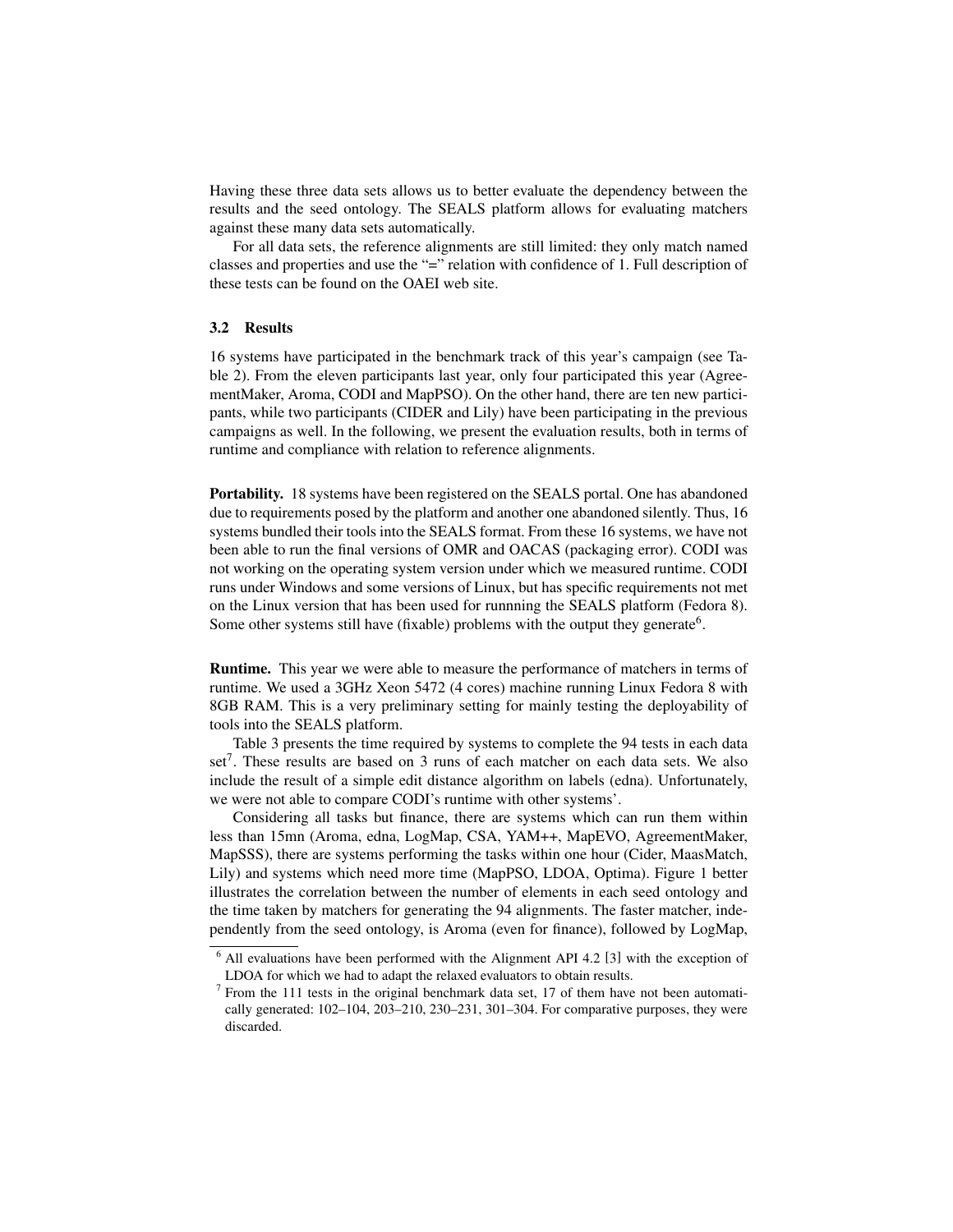|               | original                                                |           | biblio | ekaw            | finance           |  |
|---------------|---------------------------------------------------------|-----------|--------|-----------------|-------------------|--|
| <b>System</b> | Runtime Top-5 Runtime Top-5 Runtime Top-5 Runtime Top-5 |           |        |                 |                   |  |
| ednal         | 1.07                                                    |           | 1.06   | 1.00            | 33.70             |  |
| AgrMaker      | 12.42                                                   |           | $-x$   | 2.81            | 3.81h             |  |
| Aromal        | 1.05                                                    |           | 1.10   | 0.77            | 10.83             |  |
| CSA           | 2.47                                                    |           | 2.61   | 3.69            | 3.10 <sub>h</sub> |  |
| <b>CIDER</b>  | 32.50                                                   |           | 30.30  | 28.08           | 46.15h            |  |
| <b>CODI</b>   | -Error                                                  | $\sqrt{}$ | -Error | -Error          | -Error            |  |
| <b>LDOA</b>   | 28.94h                                                  |           | 29.31h | 17 <sub>h</sub> | $-$ T             |  |
| Lily          | 48.60                                                   |           | 48.18  | 8.76            | $-$ T             |  |
| LogMap        | 2.45                                                    |           | 2.47   | 2.16            | -Error            |  |
| MaasMtch      | 28.32                                                   |           | 36.06  | 35.87           | 29.23h            |  |
| MapEVO        | 6.77                                                    |           | 7.44   | 9.96            | 1.25h             |  |
| MapPSO        | 3.05 <sub>h</sub>                                       |           | 3.09h  | 3.72h           | 85.98h            |  |
| <b>MapSSS</b> | 8.84                                                    |           | $-x$   | 4.42            | $-x$              |  |
| <b>OACAS</b>  | -Error                                                  |           | -Error | -Error          | Error             |  |
| <b>OMR</b>    | -Error                                                  |           | Error  | -Error          | -Error            |  |
| Optima        | 3.15h                                                   |           | 2.48h  | 88.80h          | $-$ T             |  |
| YAM++         | 6.51                                                    |           | 6.68   | 8.02            | $-\mathrm{T}$     |  |

Table 3. Runtime (in minutes) based on 3 runs, and the five best systems in terms of F-measure in each data set (top-5). 'Error' indicates that the tool could not run in the current setting; or their final version has some packaging error. 'T' indicates that tool could not process the single 101 test in less than 2 hours. 'x' indicates that the tool breaks when parsing some ontologies. Results in bold face are based on only 1 run.

CSA, YAM++, AgreementMaker (AgrMaker) and MapSSS. Furthermore, as detailed in the following, AgreementMaker, CSA, CODI and YAM++ are also the best systems for most of the different data sets.

For finance, we observed that many participants were not able to deal with large ontologies. This applies to the slowest systems of the other tasks, but other problems occur with AgreementMaker and MapSSS. Fast systems like LogMap could not process some of the test cases due to the inconsistency of the finance ontology (as CODI). Finally, other relatively fast systems such as YAM++ and Lily had to time out. We plan to work on these two issues in the next campaigns.

Compliance. Concerning compliance, we focus on the benchmark2 (ekaw) data set. Table 4 shows the results of participants as well as those given by edna (simple edit distance algorithm on labels). The full results are on the OAEI web site.

As shown in Table 4, two systems achieve top performance in terms of F-measure: MapSSS and YAM++, with CODI, CSA and AgreementMaker as close followers, respectively. Lily and CIDER had presented intermediary values of precision and recall. All systems achieve a high level of precision and relatively low values of recall. Only MapEVO had a significantly lower recall than edna (with LogMap and MaasMatch (MaasMtch) with slightly lower values), while no system had lower precision.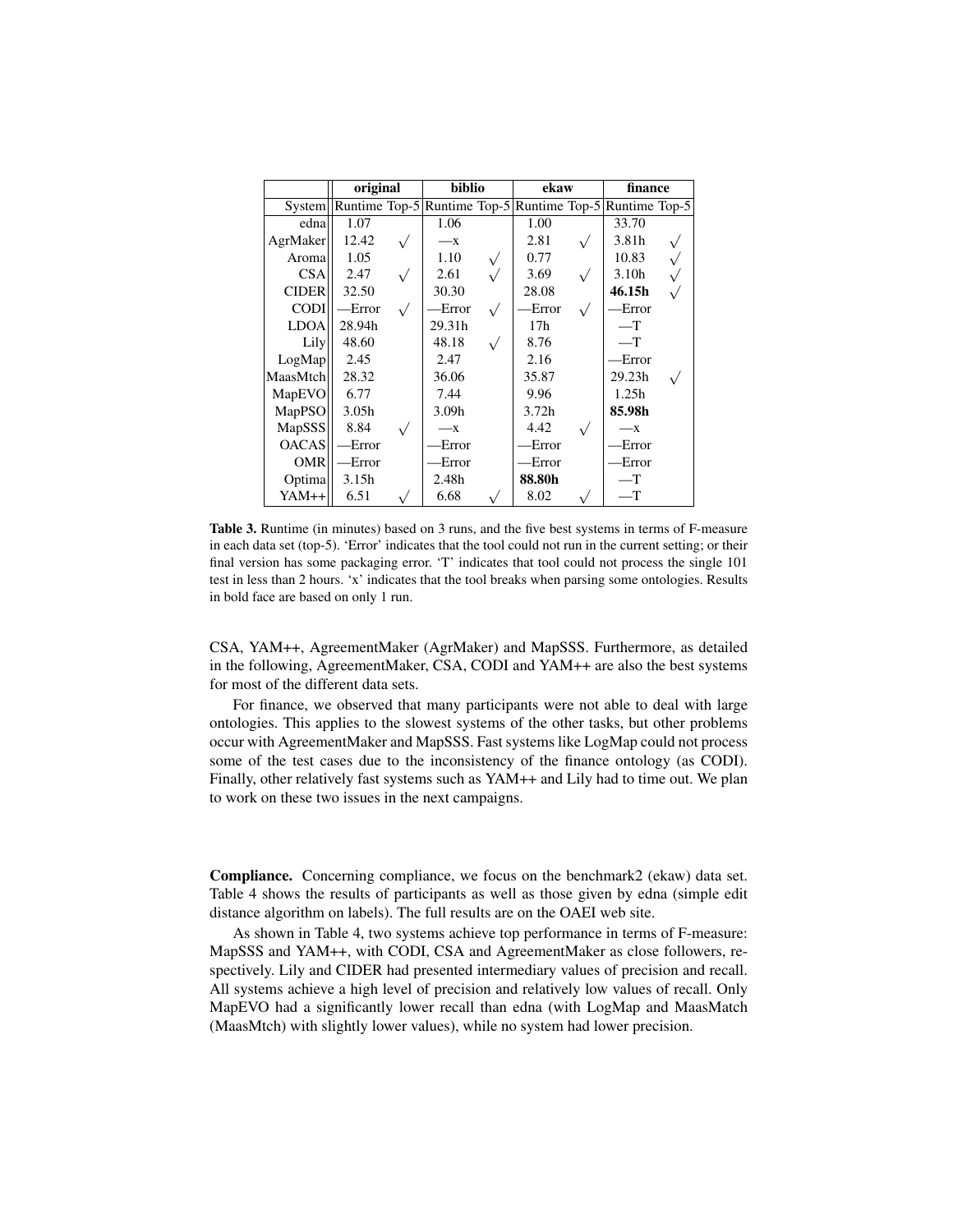| system     |       | refalign    |                 |       | edna                           |      |     | <b>AgrMaker</b>   |                  |       | Aroma         |     |       | <b>CSA</b>        |      |     | <b>CIDER</b>      |     |       | <b>CODI</b>  |      |       | <b>LDOA</b> |      |
|------------|-------|-------------|-----------------|-------|--------------------------------|------|-----|-------------------|------------------|-------|---------------|-----|-------|-------------------|------|-----|-------------------|-----|-------|--------------|------|-------|-------------|------|
| test       | Prec. | FMeas, Rec. |                 | Prec. | FMeas.                         | Rec. |     | Prec. FMeas. Rec. |                  | Prec. | FMeas. Rec.   |     | Prec. | FMeas.            | Rec. |     | Prec. FMeas. Rec. |     | Prec. | FMeas.       | Rec. | Prec. | FMeas. Rec. |      |
| 1xx        | .00   | .00         | .00             | 1.00  | .00                            | .00  | .00 | .00               | .00              | .00   | .00           | .00 | .00   | 0.00              | .00  | .96 | .00               | .96 | .25   | .19          | .15  | .77   | .86         | .97  |
| 2xx        | 1.00  | 00.         | .00             | .50   | .51                            | .51  | .98 | .71               | .56              | .93   | .68           | .53 | .82   | .72               | .64  | .89 | .70               | .58 | .94   | .74          | .61  | .51   | .51         | .51  |
| H-mean     | 1.00  | 00.1        | .00             | .50   | .51                            | .52  | .98 | .71               | $\overline{.}56$ | .93   | .68           | .53 | .82   | .73               | .65  | .89 | .70               | .58 | .93   | .73          | .60  | .51   | .51         | .51  |
| Symmetric  | .00   | 1.00        | .00             | .53   | .53                            | .54  | .98 | .71               | .56              | .94   | .68           | .54 | .83   | .73               | .66  | .91 | .71               | .59 | .94   | .73          | .61  | .52   | .52         | .52  |
| Effort     | 1.00  | .00         | .0 <sup>c</sup> | .53   | .53                            | .55  | .98 | .71               | .56              | .94   | .68           | .54 | .84   | .73               | .66  | .90 | .71               | .59 | .93   | .72          | .60  | .52   | .52         | .52  |
| P-oriented | 1.00  | 0.00        | .0 <sub>0</sub> | .56   | .56                            | .57  | .98 | .71               | .56              | .95   | .68           | .54 | .84   | .74               | .67  | .92 | .72               | .60 | .95   | .74          | .61  | .52   | .52         | .52  |
| R-oriented | 1.00  | 0.00        | .0 <sub>0</sub> | .56   | .56                            | .57  | .98 | .71               | .56              | .95   | .68           | .54 | .84   | .74               | .67  | .92 | .72               | .60 | .95   | .74          | .61  | .52   | .52         | .52  |
| Weighted   | 1.00  | $1.00\,$    | .00             | .71   | .60                            | .52  | .98 | .71               | .56              | .95   | .64           | .49 | .87   | .58               | .44  | .91 | .68               | .54 | .93   | .73          | .60  | .57   | .52         | .48  |
|            |       |             |                 |       |                                |      |     |                   |                  |       |               |     |       |                   |      |     |                   |     |       |              |      |       |             |      |
|            |       | Lily        |                 |       | LogMap                         |      |     | <b>MaasMtch</b>   |                  |       | <b>MapEVO</b> |     |       | <b>MapPSO</b>     |      |     | <b>MapSSS</b>     |     |       | YAM++        |      |       | Optima      |      |
| test       | Prec. | FMeas. Rec. |                 |       | Prec. FMeas. Rec. Prec. FMeas. |      |     |                   | Rec.             | Prec. | FMeas. Rec.   |     |       | Prec. FMeas. Rec. |      |     | Prec. FMeas. Rec. |     |       | Prec. FMeas. | Rec. | Prec. | FMeas. Rec. |      |
| 1xx        | 1.00  | 0.00        | .00             | 1.00  | 1.00                           | .00  | .00 | .99               | .98              | .99   | .00           | .00 | .99   | .96               | .92  | .00 | .00               | .00 | .00   | 0.00         | .00  | .00   | 1.00        | 1.00 |
| 2xx        | .93   | .70         | .57             | .99   | .66                            | .49  | .99 | .60               | .43              | .54   | .31           | .21 | .63   | .63               | .62  | .96 | .77               | .64 | .97   | .74          | .60  | .59   | .55         | .52  |
| H-mean     | .93   | .70         | .57             | .99   | .67                            | .50  | .99 | .61               | .44              | .55   | .32           | 22  | .64   | .63               | .62  | .96 | .77               | .64 | .97   | .74          | .60  | .60   | .56         | .53  |
| Symmetric  | .93   | .71         | .58             | .99   | .67                            | .50  | .99 | .61               | .44              | .63   | .33           | .22 | .66   | .64               | .63  | .97 | .77               | .64 | .97   | .74          | .60  | .60   | .56         | .53  |
| Effort     | .93   | .71         | .58             | .99   | .67                            | .50  | .99 | .61               | .44              | .63   | .33           | .23 | .66   | .64               | .63  | .97 | .77               | .64 | .98   | .74          | .60  | .61   | .56         | .53  |
| P-oriented | .94   | .71         | .58             | .99   | .67                            | .50  | .99 | .61               | .44              | .64   | .33           | .23 | .68   | .66               | .65  | .97 | .78               | .65 | .98   | .74          | .60  | .61   | .56         | .54  |
| R-oriented | .94   | .71         | .58             | .99   | .67                            | .50  | .99 | .61               | .44              | .64   | .33           | .23 | .68   | .66               | .65  | .97 | .78               | .65 | .98   | .74          | .60  | .61   | .56         | .54  |

Table 4. Results obtained by participants on the Benchmark2 (ekaw) test case (harmonic means). Relaxed precision and recall correspond to the three measures of [4]: symmetric proximity, correction effort and oriented (precision and recall). Weighted precision and recall takes into account the confidence associated to correspondence by the matchers.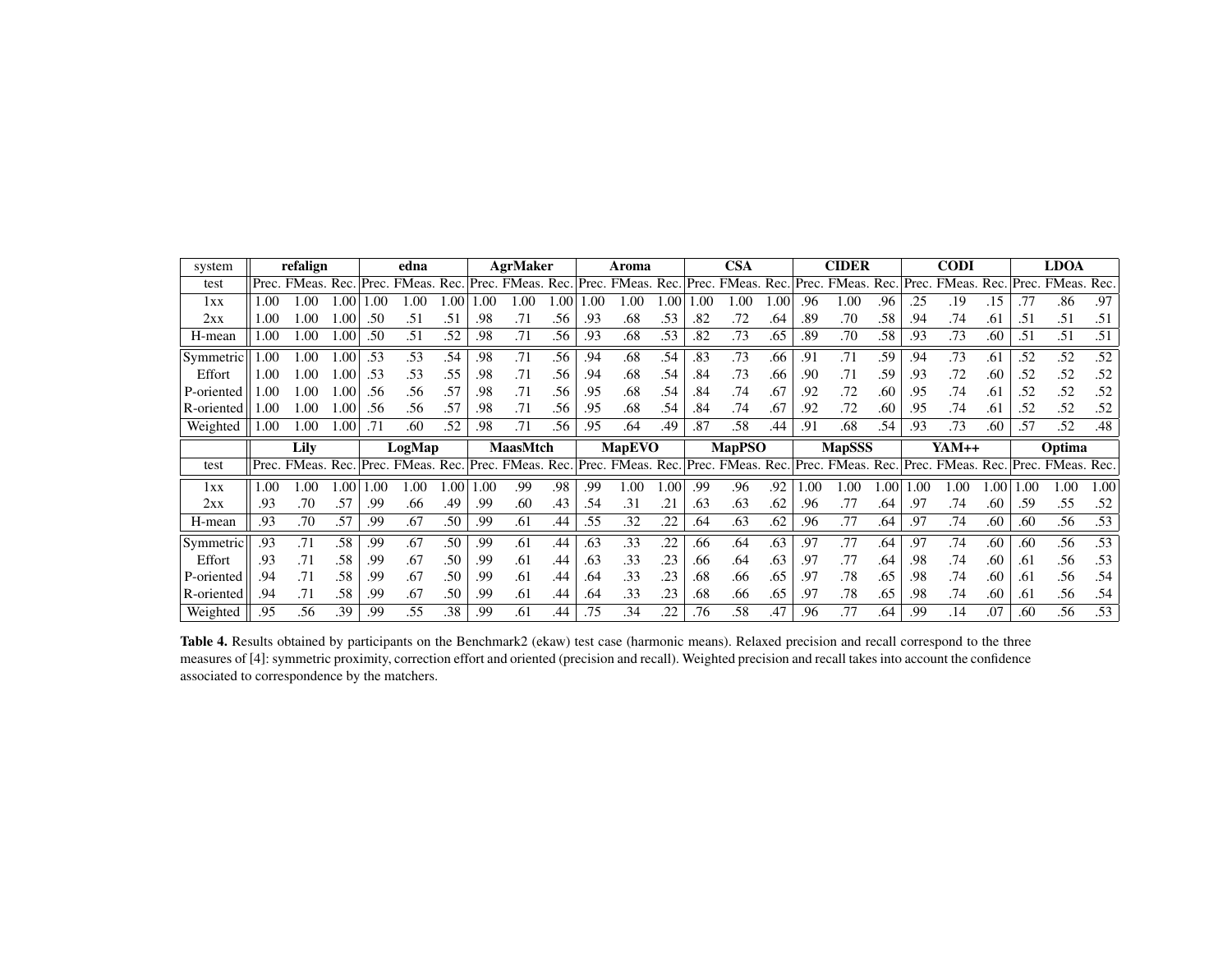

Fig. 1. Logarithmic plot of the time taken by matchers (averaged on 3 runs) to deal with different data sets: biblio, ekaw and finance

Looking at each group of tests, in simple tests  $(1xx)$  all systems have similar performance, excluding CODI. As noted in previous campaigns, the algorithms have their best score with the 1xx test series. This is because there are no modifications in the labels of classes and properties in these tests and basically all matchers are able to deal with the heterogeneity in labels. Considering that Benchmark2 has one single test in 1xx, the discriminant category is 2xx, with 101 tests. For this category, the top five systems in terms of F-measure (as stated above) are: MapSSS, YAM++, CODI, CSA and AgreementMaker, respectively (CIDER and Lily as followers).

Many algorithms have provided their results with confidence measures. It is thus possible to draw precision/recall graphs in order to compare them. Figure 2 shows the precision and recall graphs. These results are only relevant for the results of participants who provide confidence measures different from 1 or 0 (see Table 2). As last year, they show the real precision at n% recall and they stop when no more correspondences are available (then the end point corresponds to the precision and recall reported in Table 4).

The results have also been compared with the relaxed measures proposed in [4], namely symmetric proximity, correction effort and oriented measures ('Symmetric', 'Effort', 'P/R-oriented' in Table 4). Table 4 shows that these measures provide a uniform and limited improvement to most systems. As last year, the exception is MapEVO, which has a considerable improvement in precision. This could be explained by the fact this system misses the target, by not that far (the false negative correspondences found by the matcher are close to the correspondences in the reference alignment) so the gain provided by the relaxed measures has a considerable impact for this system. This may also be explained by the global optimization of the system which tends to be glob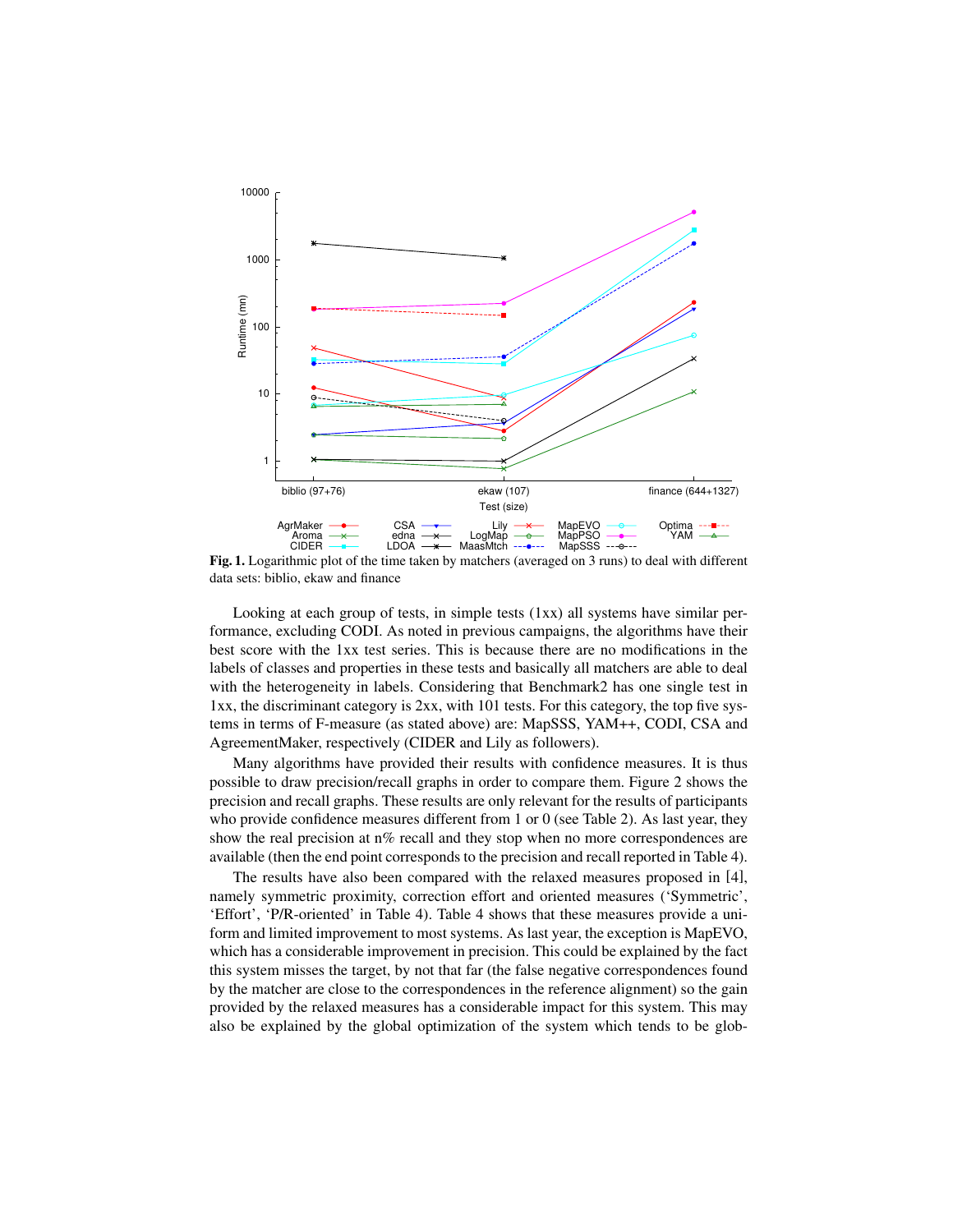ally roughly correct as opposed to locally strictly correct as measured by precision and recall.

The same confidence-weighted precision and recall as last year have been computed. They reward systems able to provide accurate confidence measures (or penalizes less mistakes on correspondences with low confidence) [6]. These measures provide precision increasing for most of the systems, specially edna, MapEVO and MapPSO (which had possibly many incorrect correspondences with low confidence). This shows that the simple edit distance computed by edna is valuable as a confidence measure (the weighted precision and recall for edna could be taken as a decent baseline). It also provides recall decrease specially for CSA, Lily, LogMap, MapPSO and YAM++ (which had apparently many correct correspondences with low confidence). The variation for YAM++ is quite impressive: this is because YAM++ provides especially low confidence to correct correspondences. Some systems, such as AgreementMaker, CODI, Maas-Match and MapSSS, generate all correspondences with confidence  $= 1$ , so they have no change.

Comparison across data sets. Table 5 presents the average F-measure for 3 runs, for each data set (as Table 3, some of these results are based on only one run). These three runs are not necessary: even if matchers exhibit non deterministic behavior on a test case basis, their average F-measure on the whole data set remains the same [14]. This year, although most of the systems participating in 2010 have improved their algorithms, none of them could outperform ASMOV, the best system in the 2010 campaign.

With respect to the original benchmark data set and the new generated one (original and biblio in Table 5), we could observe a 1-2% constant and negative variation in Fmeasure, for most of the systems (except CODI and MapEVO). Furthermore, most of the systems perform better with the bibliographic ontology than with ekaw (a variation of 5-15%). The exceptions are LDOA, LogMap and MapPSO, followed by MaasMatch and CIDER with relatively stable F-measures. Although we have not enough results for a fair comparison with finance, we could observe that CSA and MaasMatch are the most stable matchers (with less variation than the others), followed by Aroma, CIDER and AgreementMaker, respectively.

Finally, the group of best systems in each data set remains relatively the same across the different seed ontologies. Disregarding finance, CSA, CODI and YAM++ are ahead as the best systems for all three data sets, with MapSSS (2 out of 3) and Agreement-Maker, Aroma and Lily (1 out of 3) as followers.

#### 3.3 Conclusions

For the first time, we could observe a high variation in the time matchers require to complete the alignment tasks (from some minutes to some days). We can also conclude that compliance is not proportional to runtime: the top systems in terms of F-measure were able to finish the alignment tasks in less than 15mn (with Aroma and LogMap as faster matchers, with intermediary levels of compliance). Regarding the capability of dealing with large ontologies, many of the participants were not able to process them, leaving room for further improvement on this issue.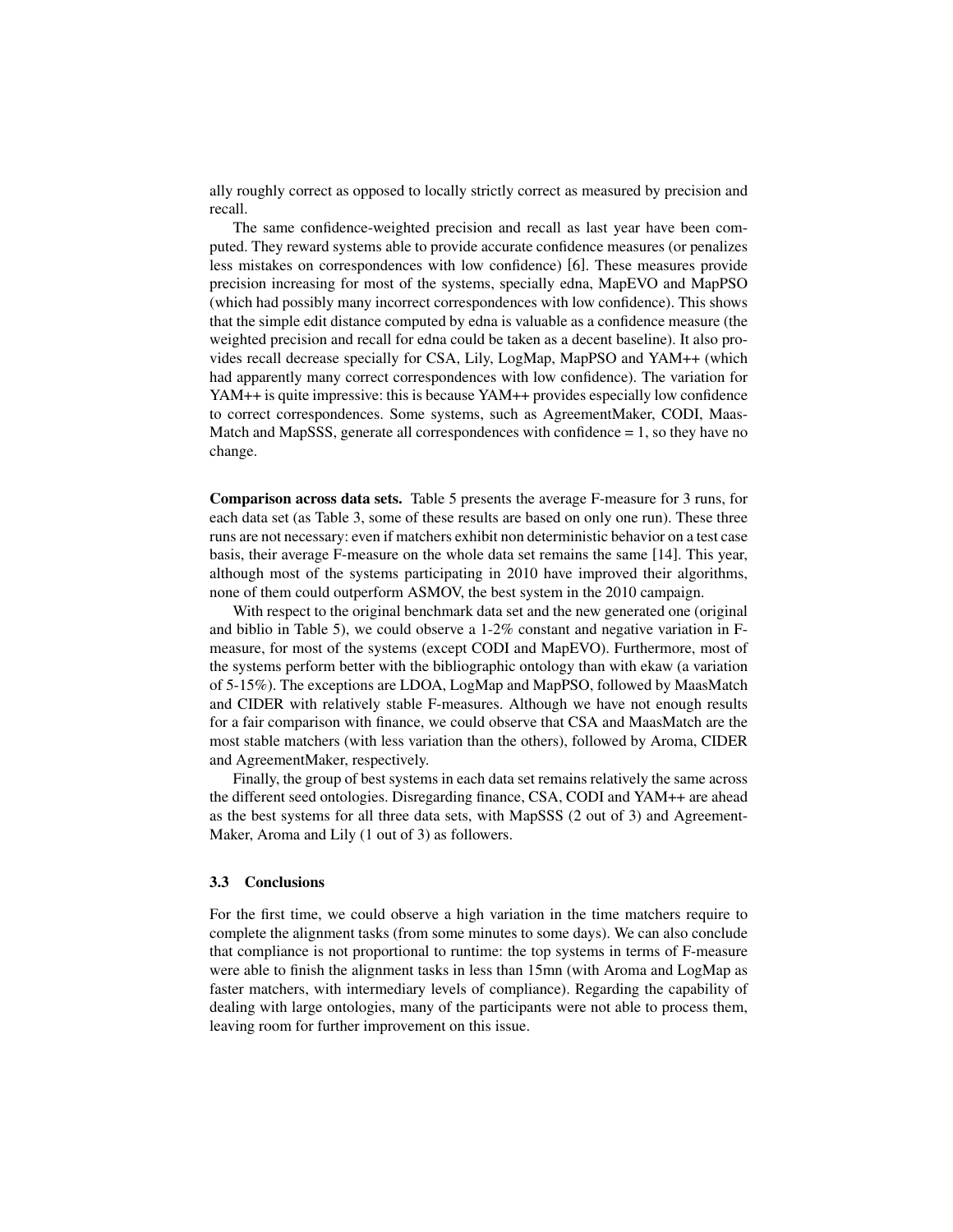

Fig. 2. Precision/recall graphs for benchmarks. The alignments generated by matchers are cut under a threshold necessary for achieving  $n\%$  recall and the corresponding precision is computed. The numbers in the legend are the Mean Average Precision (MAP): the average precision for each correct retrieved correspondence. Systems for which these graphs are not meaningful (because they did not provide graded confidence values) are drawn in dashed lines.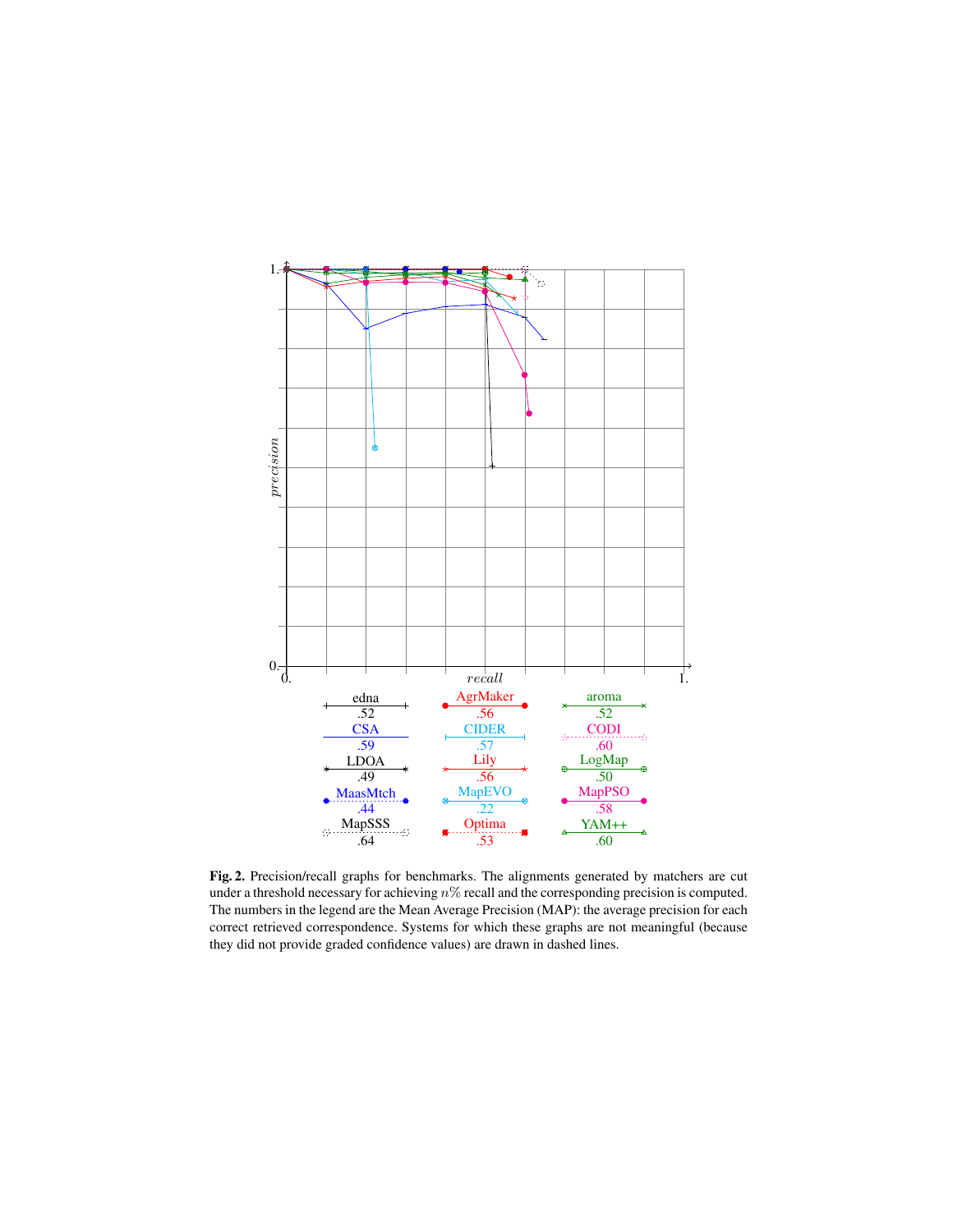|                                                                          | 2010     |    |          |              | 2011 |      |           |              |  |  |  |
|--------------------------------------------------------------------------|----------|----|----------|--------------|------|------|-----------|--------------|--|--|--|
|                                                                          | original |    | original | biblio       |      | ekaw |           | finance      |  |  |  |
| System  Fmeas. Top-5 Fmeas. Top-5 Fmeas. Top-5 Fmeas. Top-5 Fmeas. Top-5 |          |    |          |              |      |      |           |              |  |  |  |
| <b>ASMOV</b>                                                             | .93      | À, |          |              |      |      |           |              |  |  |  |
| AgrMaker                                                                 | .89      |    | .88      | $\mathbf{x}$ |      | .71  |           | .78          |  |  |  |
| Aroma                                                                    | .59      |    | .78      | .76          |      | .68  |           | .70          |  |  |  |
| <b>CSA</b>                                                               |          |    | .84      | .83          |      | .73  | $\sqrt{}$ | .79          |  |  |  |
| <b>CIDER</b>                                                             |          |    | .76      | .74          |      | .70  |           | .67          |  |  |  |
| <b>CODI</b>                                                              | .55      |    | .80      | .75          |      | .73  |           | X            |  |  |  |
| edna                                                                     | .51      |    | .52      | .51          |      | .51  |           | .50          |  |  |  |
| <b>LDOA</b>                                                              |          |    | .47      | .46          |      | .52  |           | T            |  |  |  |
| Lily                                                                     |          |    | .76      | .77          |      | .70  |           | T            |  |  |  |
| LogMap                                                                   |          |    | .60      | .57          |      | .66  |           | $\mathbf{x}$ |  |  |  |
| MaasMtch                                                                 |          |    | .59      | .58          |      | .61  |           | .61          |  |  |  |
| MapEVO                                                                   |          |    | .41      | .37          |      | .33  |           | .20          |  |  |  |
| MapPSO                                                                   | .61      |    | .50      | .48          |      | .63  |           | .14          |  |  |  |
| MapSSS                                                                   |          |    | .84      | X            |      | .78  |           | T            |  |  |  |
| Optima                                                                   |          |    | .64      | .65          |      | .56  |           | T            |  |  |  |
| YAM++                                                                    |          |    | .87      | .86          |      | .75  |           | T            |  |  |  |

Table 5. Results obtained by participants on each data set (based on 94 tests), including the results from the participants in 2010, and the top-five F-measure (five better systems in each data set).

With respect to compliance, newcomers (CSA, YAM++ and MapSSS) have mostly outperformed other participants, for the new generated benchmarks. On the other hand, for the very known original benchmark data set, none of the systems was able to outperform the top-performer of the last year (ASMOV).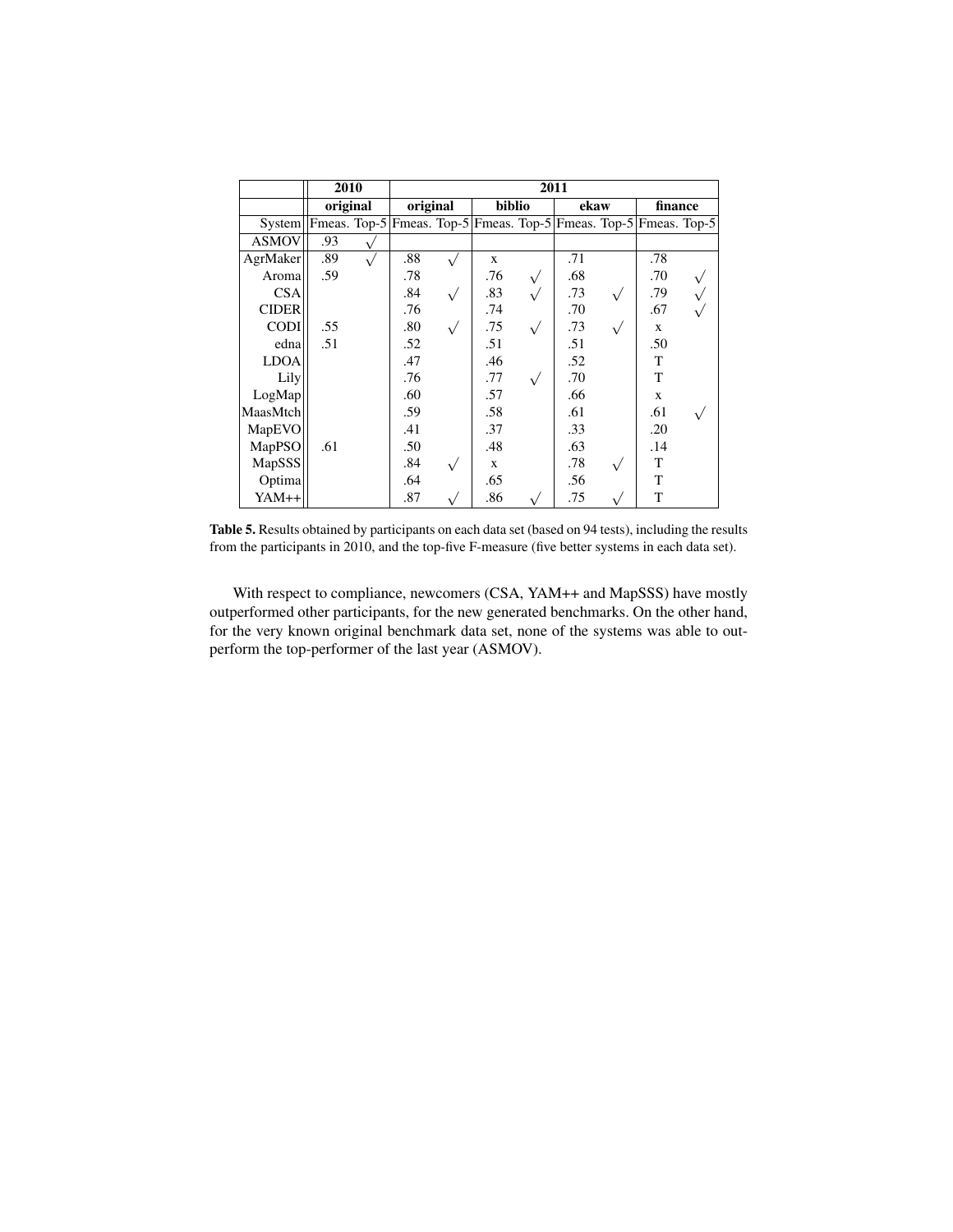### 4 Anatomy

As in the previous years, the anatomy track confronts the existing matching technology with a specific type of ontologies from the biomedical domain. In this domain, many ontologies have been built covering different aspects of medical research. We focus on fragments of two biomedical ontologies which describe the human anatomy and the anatomy of the mouse. The data set of this track has been used since 2007. For a detailed description we refer the reader to the OAEI 2007 results paper [7].

#### 4.1 Experimental setting

Contrary to the previous years, we distinguish only between two evaluation experiments. Subtask #1 is about applying a matcher with its standard setting to the matching task. In the previous years we have also asked for additional alignments that favor precision over recall and vice versa (subtask #2 and #3). These subtasks are not part of the anatomy track in 2011 due to the fact that the SEALS platform does not allow for running tools with different configurations. Furthermore, we have proposed a fourth subtask, in which a partial reference alignment has to be used as an additional input.

In our experiments we compare precision, recall, F-measure and recall+. We have introduced recall+ to measure the amount of detected non-trivial correspondences. From 2007 to 2009, we reported on runtimes measured by the participants themselves. This survey revealed large differences in runtimes. This year we can compare the runtimes of participants by executing them on our own on the same machine. We used a Windows 2007 machine with 2.4 GHz (2 cores) and 7GB RAM allocated to the matching systems.

For the 2011 evaluation, we improved again the reference alignment of the data set. We removed doubtful correspondences and included several correct correspondences that had not been included in the past. As a result, we measured for the alignments generated in 2010 a slightly better F-measure  $(\approx +1\%)$  compared to the computation based on the old reference alignment. For that reason we have also included the top-3 systems of 2010 with recomputed precision/recall scores.

#### 4.2 Results

In the following we analyze the robustness of the submitted systems and their runtimes. Further, we report on the quality of the generated alignment, mainly in terms of precision and recall.

Robustness and scalability. In 2011 there were 16 participants in the SEALS modality, while in 2010 we had only 9 participants for the anatomy track. However, this comparison is misleading. Some of these 16 systems are not really intended to match large biomedical ontologies. For that reason our first interest is related to the question, which systems generate a meaningful result in an acceptable time span. Results are shown in Table 6. First, we focused on the question whether systems finish the matching task in less than 24h. This is the case for a surprisingly low number of systems. The systems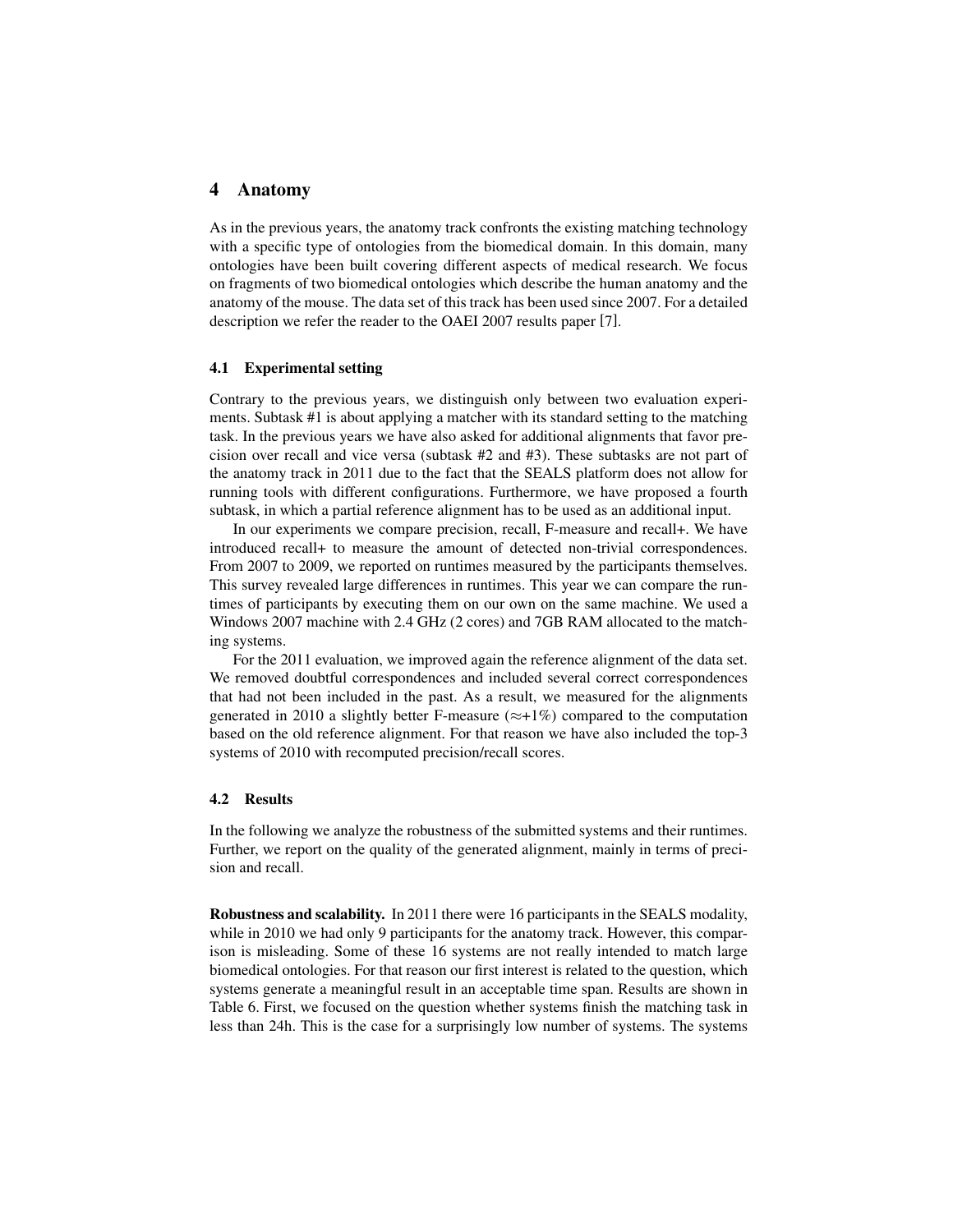that do not finish in time can be separated in those systems that throw an exception related to insufficient memory after some time (marked with 'X'). The other group of systems were still running when we stopped the experiments after 24 hours (marked with  $T$ ).<sup>8</sup>

Obviously, matching relatively large ontologies is a problem for five out of fourteen executable systems. The two systems MapPSO and MapEVO can cope with ontologies that contain more than 1000 concepts, but have problems with finding correct correspondences. Both systems generate comprehensive alignments, however, MapPSO finds only one correct corespondence and MapEVO finds none. This can be related to the way labels are encoded in the ontologies. The ontologies from the anatomy track differ from the ontologies of the benchmark and conference tracks in this respect.

| Matcher                  | Runtime | Size           | Precision | F-measure | Recall | Recall+ |
|--------------------------|---------|----------------|-----------|-----------|--------|---------|
| AgrMaker                 | 634     | 1436           | .943      | .917      | .892   | .728    |
| LogMap                   | 24      | 1355           | .948      | .894      | .846   | .599    |
| AgrMaker <sub>2010</sub> |         | 1436           | .914      | .890      | .866   | .658    |
| <b>CODI</b>              | 1890    | 1298           | .965      | .889      | .825   | .564    |
| NBJLM <sub>2010</sub>    |         | 1327           | .931      | .870      | .815   | .592    |
| Ef2Match <sub>2010</sub> |         | 1243           | .965      | .870      | .792   | .455    |
| Lily                     | 563     | 1368           | .814      | .772      | .734   | .511    |
| <b>StringEquiv</b>       |         | 934            | .997      | .766      | .622   | .000    |
| Aroma                    | 39      | 1279           | .742      | .679      | .625   | .323    |
| <b>CSA</b>               | 4685    | 2472           | .465      | .576      | .757   | .595    |
| MaasMtch                 | 66389   | 438            | .995      | .445      | .287   | .003    |
| MapPSO                   | 9041    | 2730           | .000      | .000      | .001   | .000    |
| MapEVO                   | 270     | 1079           | .000      | .000      | .000   | .000    |
| Cider                    | т       | $\Omega$       |           |           |        |         |
| <b>LDOA</b>              | T       | 0              |           |           |        |         |
| MapSSS                   | X       | $\Omega$       |           |           |        |         |
| Optima                   | X       | $\theta$       |           |           |        |         |
| $YAM++$                  | X       | $\overline{0}$ |           |           |        |         |

Table 6. Comparison against the reference alignment, runtime is measured in seconds, the size column refers to the number of correspondences in the generated alignment.

For those systems that generate an acceptable result, we observe a high variance in measured runtimes. Clearly ahead is the system LogMap (24s), followed by Aroma (39s). Next are Lily and AgreementMaker (approx. 10mn), CODI (30mn), CSA (1h15), and finally MaasMatch (18h).

Results for subtask #1. The results of our experiments are also presented in Table 6. Since we have improved the reference alignment, we have also included recomputed precision/recall scores for the top-3 alignments submitted in 2010 (marked by subscript 2010). Keep in mind that in 2010 AgreementMaker (AgrMaker) submitted an alignment that was the best submission to the OAEI anatomy track compared to all previous

<sup>8</sup> We could not execute the two systems OACAS and OMR, not listed in the table, because the required interfaces have not been properly implemented.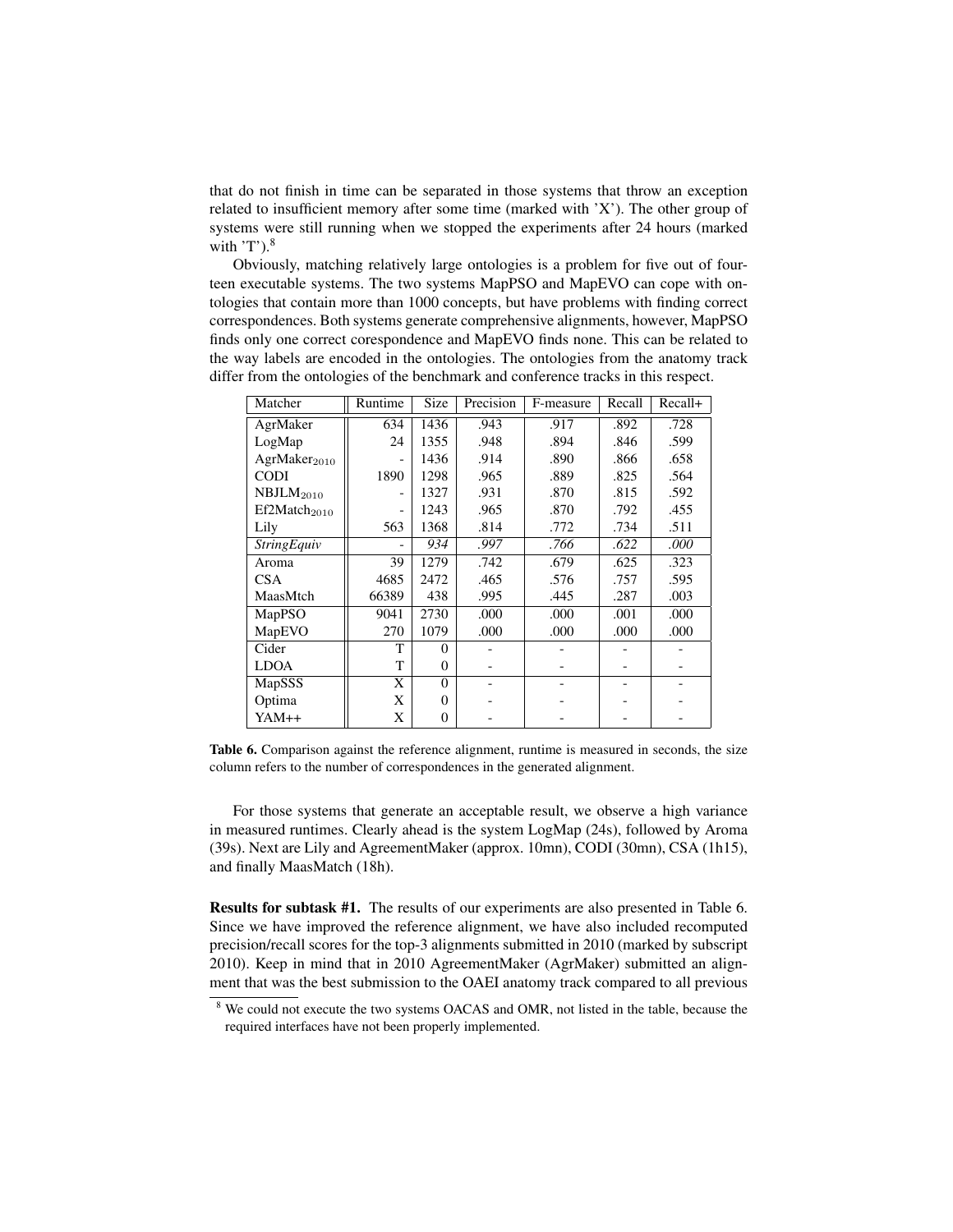submissions in terms of F-measure. Note that we also added the base-line *StringEquiv*, which refers to a matcher that compares the normalized labels of two concepts. If these labels are identical, a correspondence is generated. Recall+ is defined as recall, with the difference that the reference alignment is replaced by the set difference of  $R \setminus A_{SE}$ , where  $A_{SE}$  is defined as the alignment generated by *StringEquiv*.

This year we have three systems that generate very good results, namely Agreement-Maker, LogMap and CODI. The results of LogMap and CODI are very similar. Both systems manage to generate an alignment with F-measure close to the 2010 submission of AgreementMaker. LogMap is slightly ahead. However, in 2011 the alignment generated by AgreementMaker is even better than in the previous year. In particular, AgreementMaker finds more correct correspondences, which can be seen in recall as well as in recall+ scores. At the same time, AgreementMaker can increase its precision. Also remarkable are the good results of LogMap, given the fact that the system finishes the matching task in less than half a minute. It is thus 25 times faster than Agreement-Maker and more than 75 times faster than CODI.

Lily, Aroma, CSA, and MaasMatch (MaasMatch) have less good results than the three top matching systems, however, they have proved to be applicable to larger matching tasks and can generate acceptable results for a pair of ontologies from the biomedical domain. While these systems cannot (or barely) top the String-Equivalence baseline in terms of F-measure, they manage, nevertheless, to generate many correct non-trivial correspondences. A detailed analysis of the results revealed that they miss at the same time many trivial correspondences. This is an uncommon result, which might, for example, be related to some pruning operations performed during the comparison of matchable entities. An exception is the MaasMatch system. It generates results that are highly similar to a subset of the alignment generated by the *StringEquiv* baseline.

Using an input alignment. This specific task was known as subtask #4 in the previous OAEI campaigns. Originally, we planned to study the impact of different input alignments of varying size. The idea is that a partial input alignment, which might have been generated by a human expert, can help the matching system to find missing correspondences. However, taking into account only those systems that could generate a meaningful alignment in time, only AgreementMaker, implemented the required interface. Thus, a comparative evaluation is not possible. We may have to put more effort in advertising this specific subtask for the next OAEI.

Alignment coherence. This year we also evaluated alignment coherence. The anatomy data set contains only a small amount of disjointness statements, the ontologies under discussion are in  $\mathcal{EL}$ ++. Thus, even simple techniques might have an impact on the coherence of the generated alignments. For the anatomy data set the systems LogMap, CODI, and MaasMatch generate coherent alignments. The first two systems put a focus on alignment coherence and apply special methods to ensure coherence. MaasMatch has generated a small, highly precise, and coherent alignment. The alignments generated by the other systems are incoherent. A more detailed analysis related to alignment coherence is conducted for the alignments of the conference data set in Section 5.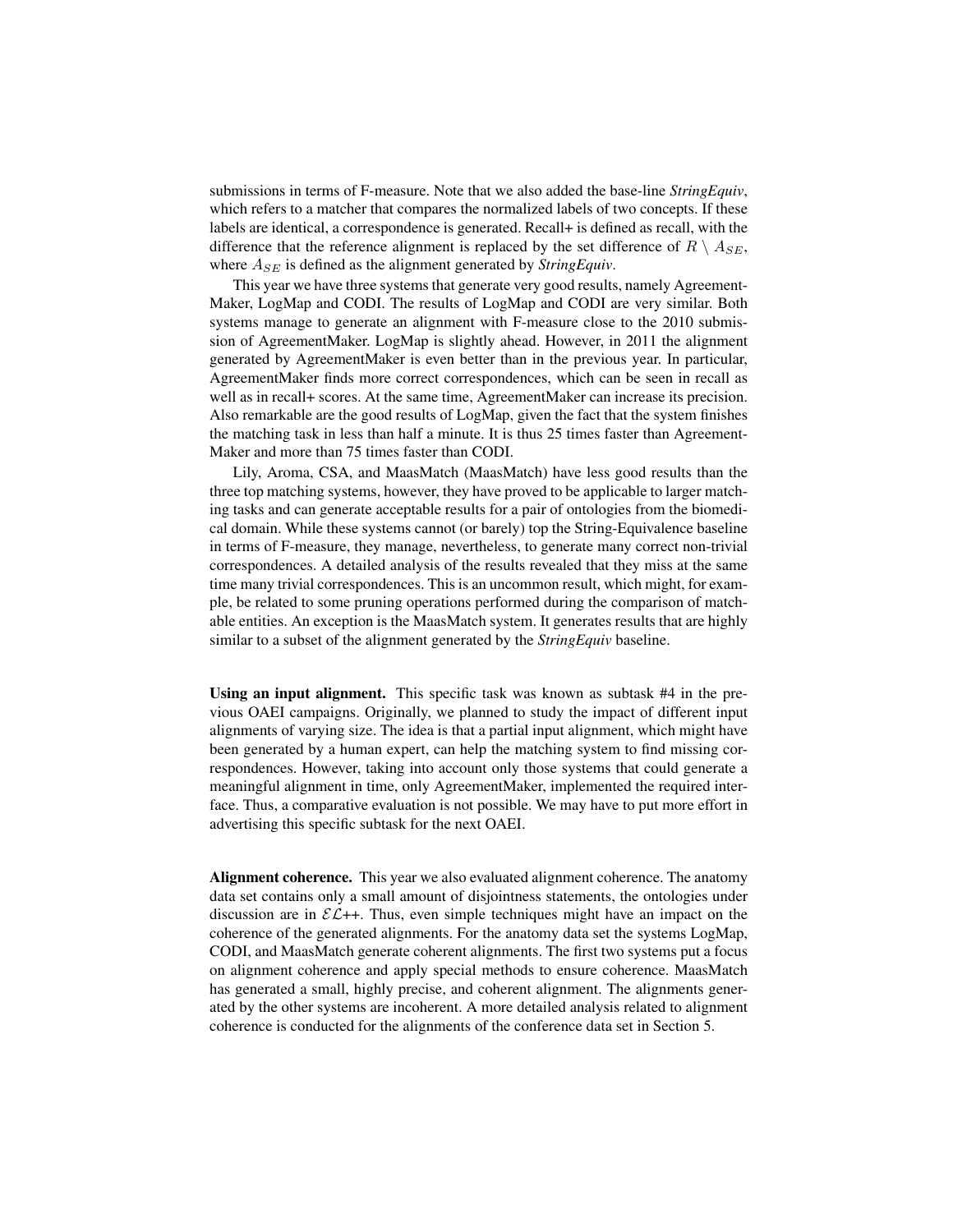#### 4.3 Conclusions

Less than half of the systems generate good or at least acceptable results for the matching task of the anatomy track. With respect to those systems that failed on anatomy, we can assume that this track was not in the focus of their developers. This means at the same time that many systems are particularly designed or configured for matching tasks that we find in the benchmark and conference tracks. Only few of them are robust "allround" matching systems that are capable of solving different tasks without changing their settings or algorithms.

The positive results of 2011 are the top results of AgreementMaker and the runtime performance of LogMap. AgreementMaker generated a very good result by increasing precision and recall compared to its last years submissions, which was the best submission in 2010 already. LogMap clearly outperforms all other systems in terms of runtimes and still generates good results. We refer the reader to the OAEI papers of these two systems for details on the algorithms.

## 5 Conference

The conference test case introduces matching several moderately expressive ontologies. Within this track, participant results were evaluated using diverse evaluation methods. As last year, the evaluation has been supported by the SEALS platform.

#### 5.1 Test data

The collection consists of sixteen ontologies in the domain of organizing conferences. Ontologies have been developed within the OntoFarm project<sup>9</sup>.

The main features of this test case are:

- *Generally understandable domain.* Most ontology engineers are familiar with organizing conferences. Therefore, they can create their own ontologies as well as evaluate the alignments among their concepts with enough erudition.
- *Independence of ontologies.* Ontologies were developed independently and based on different resources, they thus capture the issues in organizing conferences from different points of view and with different terminologies.
- *Relative richness in axioms.* Most ontologies were equipped with OWL DL axioms of various kinds; this opens a way to use semantic matchers.

Ontologies differ in numbers of classes, of properties, in expressivity, but also in underlying resources. Ten ontologies are based *on tools* supporting the task of organizing conferences, two are based on experience of people with *personal participation* in conference organization, and three are based on *web pages* of concrete conferences.

Participants were asked to provide all correct correspondences (equivalence and/or subsumption correspondences) and/or 'interesting correspondences' within the conference data set.

<sup>9</sup> http://nb.vse.cz/˜svatek/ontofarm.html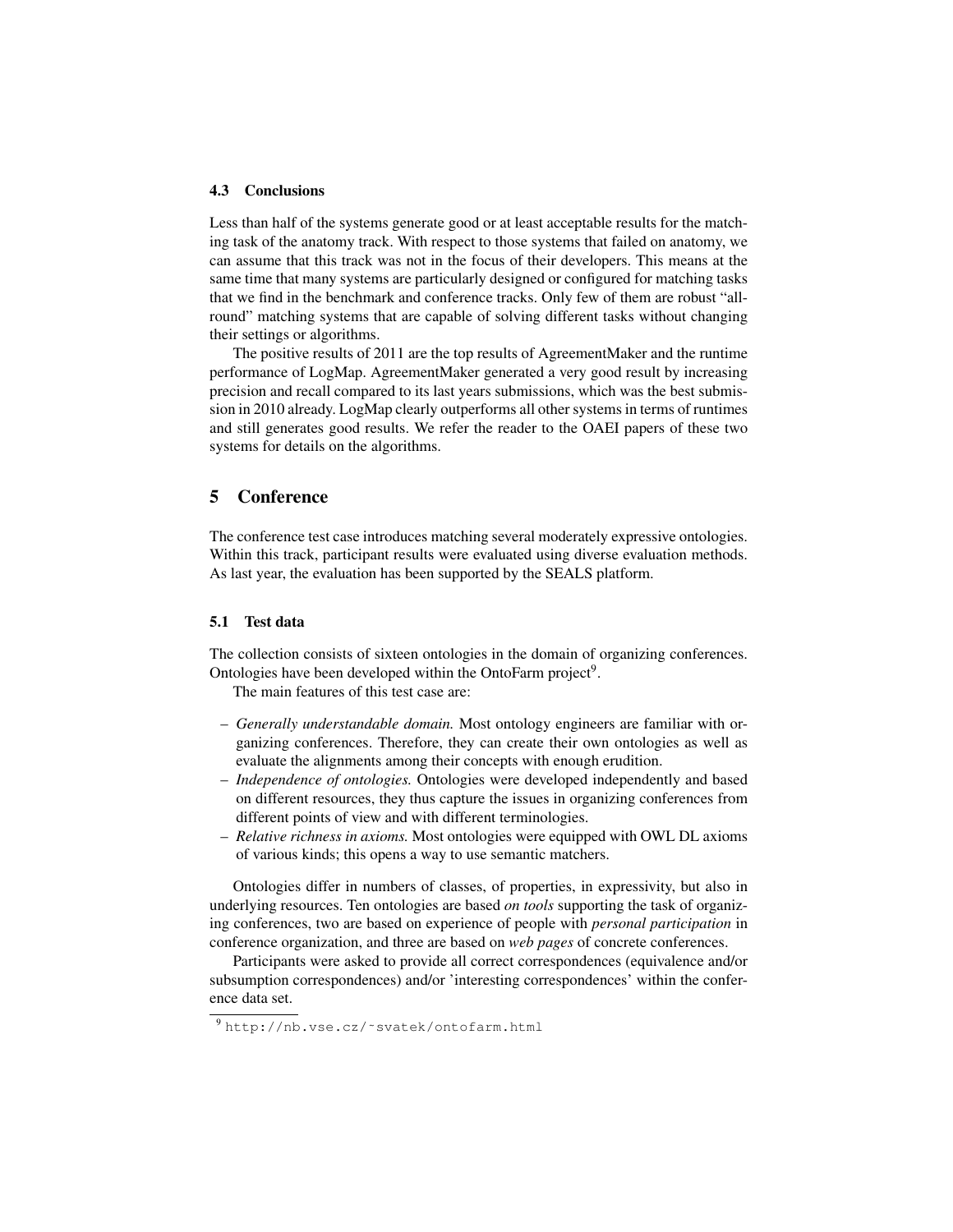#### 5.2 Results

This year, we provided results in terms of  $F_2$ -measure and  $F_{0.5}$ -measure, comparison with two baseline matchers and precision/recall triangular graph.

Evaluation based on the reference alignments. We evaluated the results of participants against reference alignments. They include all pairwise combinations between 7 different ontologies, i.e. 21 alignments.

| Matcher      | Prec.             | F <sub>0.5</sub> Meas. | Rec. | Prec.     | $F_1$ Meas. | Rec. | Prec.     | F <sub>2</sub> Meas. | Rec. |
|--------------|-------------------|------------------------|------|-----------|-------------|------|-----------|----------------------|------|
| YAM++        | $\boldsymbol{.8}$ | .73                    | .53  | .78       | .65         | .56  | .78       | .59                  | .56  |
| <b>CODI</b>  | .74               | .7                     | .57  | .74       | .64         | .57  | .74       | .6                   | .57  |
| LogMap       | .85               | .75                    | .5   | .84       | .63         | .5   | .84       | .54                  | .5   |
| AgrMaker     | $\cdot$ 8         | .69                    | .44  | .65       | .62         | .59  | .58       | .61                  | .62  |
| $BaseLine_2$ | .79               | .7                     | .47  | .79       | .59         | .47  | .79       | .51                  | .47  |
| MaasMtch     | .83               | .69                    | .42  | .83       | .56         | .42  | .83       | .47                  | .42  |
| $BaseLine_1$ | $\boldsymbol{.8}$ | .68                    | .43  | .8        | .56         | .43  | .8        | .47                  | .43  |
| <b>CSA</b>   | .61               | .58                    | .47  | .5        | .55         | .6   | .5        | .58                  | .6   |
| <b>CIDER</b> | .67               | .61                    | .44  | .64       | .53         | .45  | .38       | .48                  | .51  |
| MapSSS       | .55               | .53                    | .47  | .55       | .51         | .47  | .55       | .48                  | .47  |
| Lily         | .48               | .42                    | .27  | .36       | .41         | .47  | .37       | .45                  | .47  |
| <b>AROMA</b> | .35               | .37                    | .46  | .35       | .4          | .46  | .35       | .43                  | .46  |
| Optima       | .25               | .28                    | .57  | .25       | .35         | .57  | .25       | .45                  | .57  |
| MapPSO       | .28               | .25                    | .17  | .21       | .23         | .25  | .12       | .26                  | .36  |
| <b>LDOA</b>  | $\cdot$ 1         | .12                    | .56  | $\cdot$ 1 | .17         | .56  | $\cdot$ 1 | .29                  | .56  |
| MapEVO       | .27               | .08                    | .02  | .15       | .04         | .02  | .02       | .02                  | .02  |

**Table 7.** The highest average  $F_{[0.5|1|2]}$ -measure and their corresponding precision and recall for some threshold for each matcher.

For better comparison, we evaluated alignments with regard to three different average<sup>10</sup> F-measures independently. We used F<sub>0.5</sub>-measure (where  $\beta = 0.5$ ) which weights precision higher than recall, F<sub>1</sub>-measure (the usual F-measure, where  $\beta = 1$ ), which is the harmonic mean of precision and recall, and  $F_2$ -measure (for  $\beta = 2$ ) which weights recall higher than precision. For each of these F-measures, we selected a global confidence threshold that provides the highest average  $F_{[0.5|1|2]}$ -measure. Results of these three independent evaluations<sup>11</sup> are provided in Table  $7$ .

Matchers are ordered according to their highest average  $F_1$ -measure. Additionally, there are two simple string matchers as baselines.  $Basedine<sub>1</sub>$  is a string matcher based on string equality applied on local names of entities which were lowercased before.  $Baseline_2$  enhances  $baseline_1$  with three string operations: removing of dashes, underscores and "has" words from all local names. These two baselines divide matchers into four groups. Group 1 consists of best matchers (YAM++, CODI, LogMap and AgreementMaker) having better results than  $baseline_2$  in terms of  $F_1$ -measure. Matchers which perform worse than  $baseline_2$  in terms of  $F_1$ -measure but still better than

<sup>&</sup>lt;sup>10</sup> Computed using the absolute scores, i.e. number of true positive examples.

<sup>&</sup>lt;sup>11</sup> Precision and recall can be different in all three cases.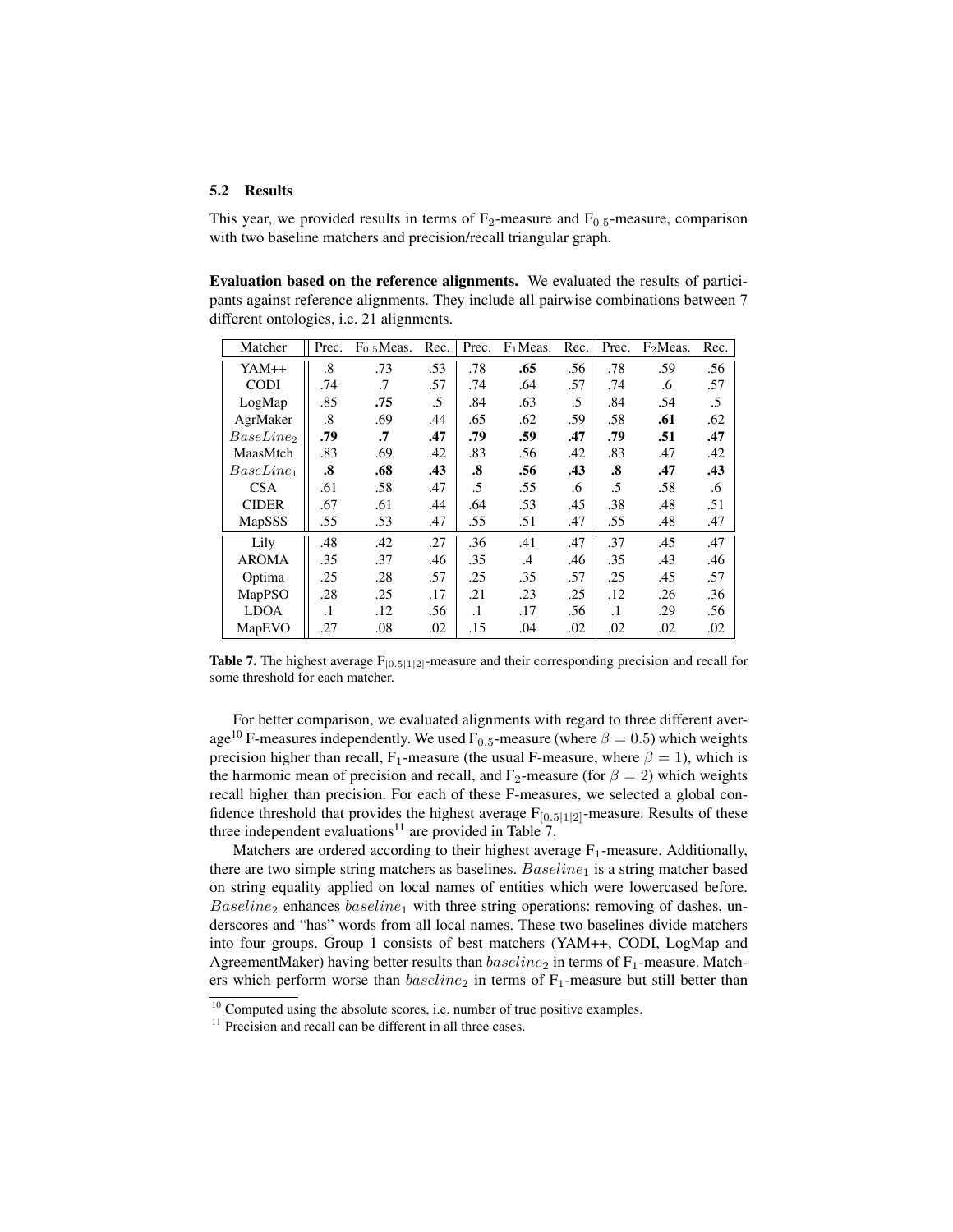$baseline<sub>1</sub>$  are in Group 2 (MaasMatch). Group 3 (CSA, CIDER and MapSSS) contains matchers which are better than  $baseline_1$  at least in terms of  $F_2$ -measure. Other matchers (Lily, Aroma, Optima, MapPSO, LDOA and MapEVO) perform worse than  $baseline_1$  (Group 4). Optima, MapSSS and CODI did not provide graded confidence values. Performance of matchers regarding  $F_1$ -measure is visualized in Figure 3.



Fig. 3. Precision/recall triangular graph for conference. Matchers of participants from the first three groups are represented as squares. Baselines are represented as circles. Dotted lines depict level of precision/recall while values of  $F_1$ -measure are depicted by areas bordered by corresponding lines  $F_1$ -measure=0.[5|6|7].

In conclusion, all best matchers (group one) are very close to each other. However, the matcher with the highest average  $F_1$ -measure (.65) is YAM++, the highest average F<sub>2</sub>-measure (.61) is AgreementMaker and the highest average  $F_{0.5}$ -measure (.75) is LogMap. In any case, we should take into account that this evaluation has been made over a subset of all possible alignments (one fifth).

*Comparison with previous years.* Three matchers also participated in the previous year. AgreementMaker improved its average  $F_1$ -measure from .58 to .62 by higher precision (from .53 to .65) and lower recall (from .62 to .59), CODI increased its average  $F_1$ measure from .62 to .64 by higher recall (from .48 to .57) and lower precision (from .86 to .74). AROMA (with its AROMA- variant) slightly decreased its average  $F_1$ -measure from .42 to .40 by lower precision (from .36 to .35) and recall (from .49 to .46).

Evaluation based on alignment coherence. As in the previous years, we apply the Maximum Cardinality measure proposed in [13] to measure the degree of alignment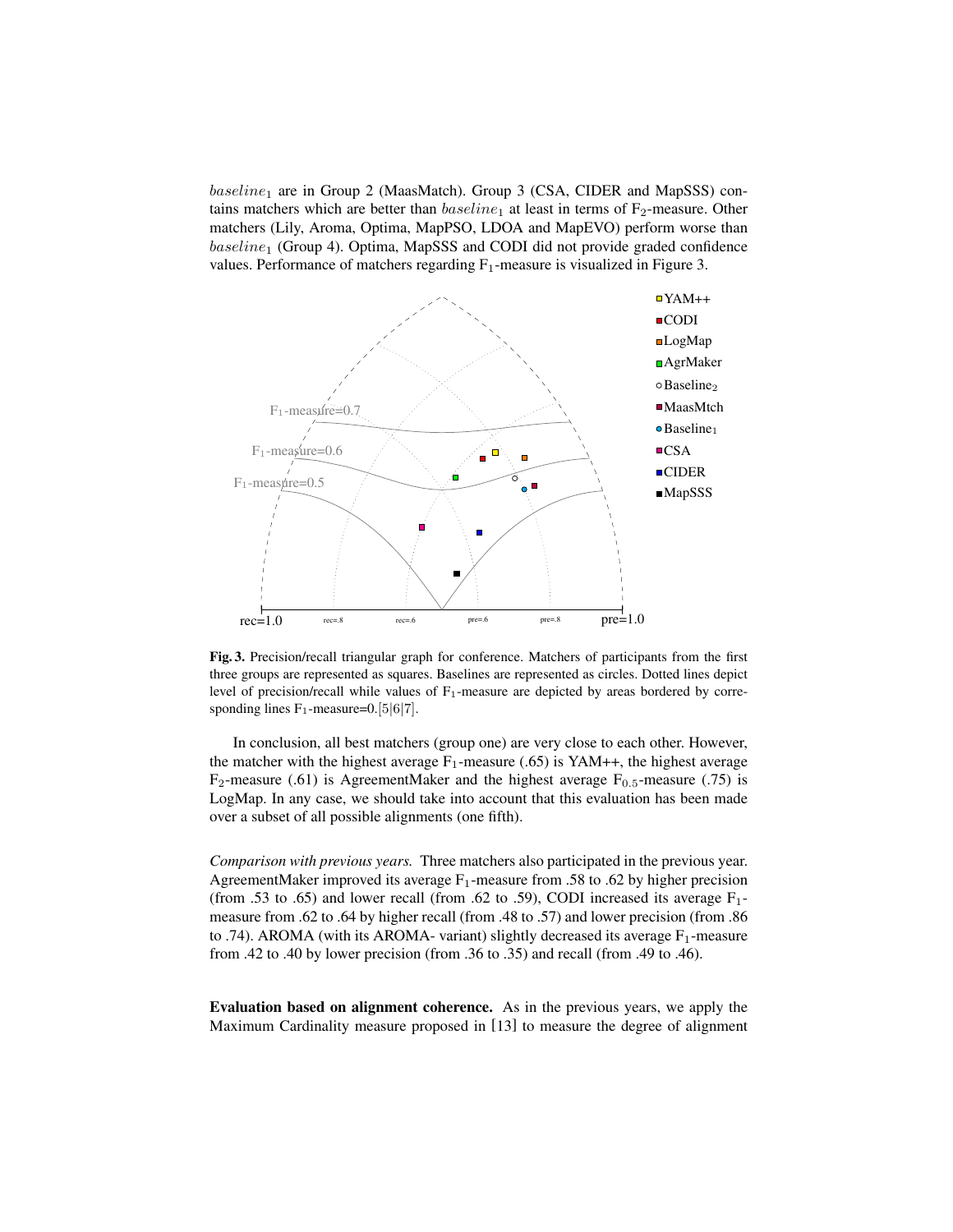incoherence. Details on the algorithms can be found in [12]. The reasoner underlying our implementation is Pellet [16].

The results of our experiments are depicted in Table 8. It shows the average for all test cases of the conference track, which covers more than the ontologies that are connected via reference alignments. We had to omit the test cases in which the ontologies Confious and Linklings are involved as source or target ontologies. These ontologies resulted in many cases in reasoning problems. Thus, we had 91 test cases for each matching system. However, we faced reasoning problems for some combinations of test cases and alignments. In this case we computed the average score by ignoring these test cases. These problems occurred mainly for highly incoherent alignments. The last row in Table 8 informs about the number of test cases that were excluded. Note that we did not analyze the results of those systems that generated alignments with precision less than .25.

| Matcher            | ake<br>टी, |                        | $_{\rm E}$ |     | S            | ily | ਫ਼ਿ<br>$\mathbf{M}^{\mathbf{SO}}$ | MaasM | <b>MapSSS</b>          | Optima      |      |
|--------------------|------------|------------------------|------------|-----|--------------|-----|-----------------------------------|-------|------------------------|-------------|------|
| Size               | 13.9       | 14.1                   | 17.9       | 9.5 | 50.8         | 17  |                                   |       | 10                     | 31.3        | 10.1 |
| Inc. Alignments    |            | 49/90 58/88 69/88 0/91 |            |     | 69/69        |     |                                   |       | 70/90 8/91 21/91 51/90 | 73/84 41/91 |      |
| Degree of Inc.     | 12%        | 16%                    | 13%        |     | $0\% > 29\%$ | 14% | $2\%$                             | $4\%$ | 9%                     | $>31\%$     | 7%   |
| Reasoning problems |            |                        | 3          |     | 22           |     |                                   |       |                        |             |      |

Table 8. Average size of alignments, number of incoherent alignments, and average degree of incoherence. The prefix  $>$  is added if the search algorithm stopped in one of the testcases due to a timeout of 10min prior to computing the degree of incoherence.

CODI is the only system that guarantees the coherence of the generated alignments. While last year some of the alignments were incoherent, all of the alignments generated in 2011 are coherent. LogMap, a system with special focus on alignment coherence and efficiency [11], generates in most cases coherent alignments. A closer look at the outliers reveals that all incoherent alignments occured for ontology pairs where the ontology Cocus was involved. This ontology suffers from a very specific modeling error based on the inappropriate use of universal quantification. At the third position we find MaasMatch. MaasMatch generates less incoherent alignments than the remaining systems. This might be related to the high precision of the system. Contrary to LogMap, incoherent alignments are generated for different combinations of ontologies and there is no specific pattern emerging.

It is not easy to interpret the results of the remaining matching systems due to the different sizes of the alignments that they have generated. The more correspondences are contained in an alignment, the higher is the probability that this results in a concepts unsatisfiability. It is not always clear whether a relatively low/high degree of incoherence is mainly caused by the small/large size of the alignments, or related to the use of a specific technique. Overall, we conclude that alignment coherence is not taken into account by these systems. However, in 2011 we have at least some systems that apply specific methods to ensure coherence for all or at least for a large subset of generated alignments. Compared to the previous years, this is a positive result of our analysis.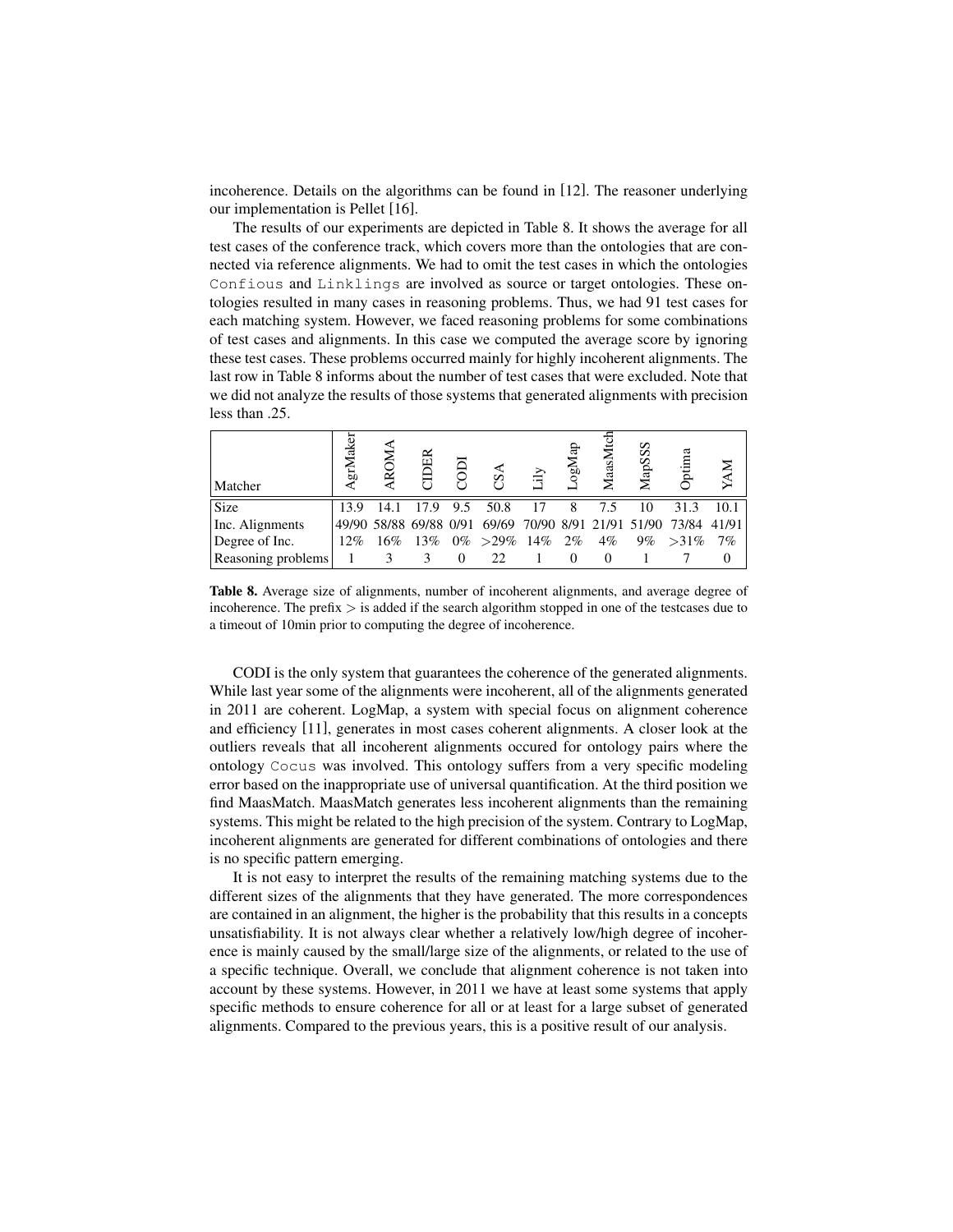# 6 Instance matching

The goal of the instance matching track is to evaluate the performance of different matching tools on the task of matching RDF individuals which originate from different sources but describe the same real-world entity. Data interlinking is known under many names according to various research communities: equivalence mining, record linkage, object consolidation and coreference resolution to mention the most used ones. In each case, these terms are used for the task of finding equivalent entities in or across data sets. As the quantity of data sets published on the Web of data dramatically increases, the need for tools helping to interlink resources becomes more critical. It is particularly important to maximize the automation of the interlinking process in order to be able to follow this expansion.

Unlike the other tracks, the instance matching tests specifically focus on an ontology ABox. However, the problems which have to be resolved in order to correctly match instances can originate at the schema level (use of different properties and classification schemas) as well as at the data level, e.g., different formats of values. This year, the track included two tasks. The first task, data interlinking (DI), aims at testing the performance of tools on large-scale real-world data sets published according to the linked data principles. The second one (IIMB) uses a set of artificially generated and real test cases respectively. These are designed to illustrate all common cases of discrepancies between individual descriptions (different value formats, modified properties, different classification schemas). The list of participants to the instance matching track is shown in Table 9.

| <b>Dataset</b>                | AgrMaker SERIMI Zhishi CODI |  |  |
|-------------------------------|-----------------------------|--|--|
| DI-nyt-dbpedia-locations      |                             |  |  |
| DI-nyt-dbpedia-organizations  |                             |  |  |
| DI-nyt-dbpedia-people         |                             |  |  |
| DI-nyt-freebase-locations     |                             |  |  |
| DI-nyt-freebase-organizations |                             |  |  |
| DI-nyt-freebase-people        |                             |  |  |
| DI-nyt-geonames               |                             |  |  |
|                               |                             |  |  |

Table 9. Participants in the instance matching track.

#### 6.1 Data interlinking task (DI) – New York Times

This year the data interlinking task consists of matching the New York Times subject headings to DBpedia, Freebase and Geonames. The New York Times has developed over the past 150 years an authoritative vocabulary for annotating news items. The vocabulary contains about 30,000 subject headings, or tags. They are progressively published as linked open data and, by July 2010, over 10,000 of these subject headings, in the categories People, Organizations, Locations and Descriptors, have been published $^{12}$ .

<sup>12</sup> http://data.nytimes.com/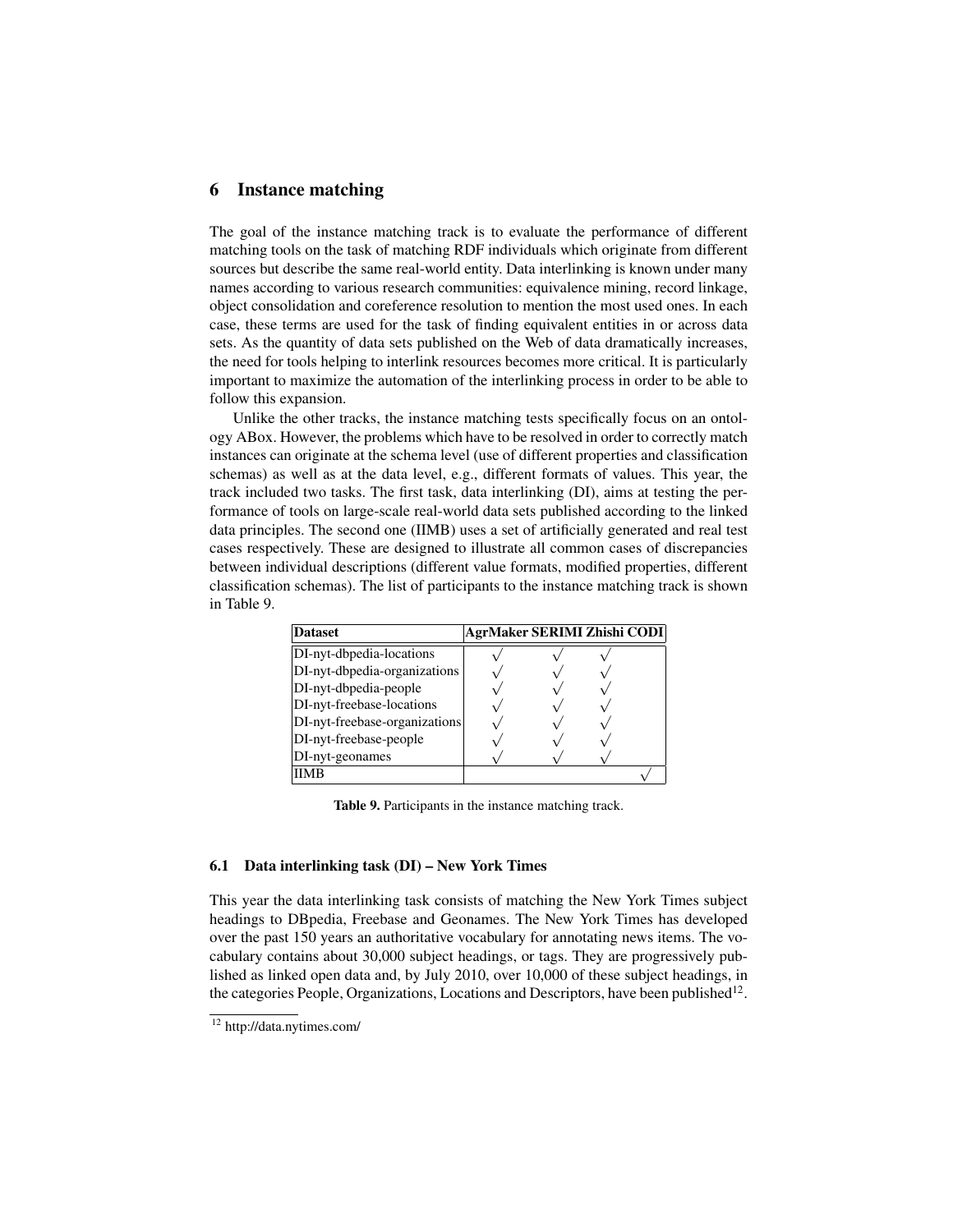The New York Times data set was used in OAEI 2010 track on very large crosslingual resources.

The reference alignments are extracted from the links provided and curated by The New-York Times. However, the set of reference links has been updated to reflect the changes made to the external data sets during the year. In particular, several missing links were added, links pointing to non-existing DBPedia instances were removed, and links to instances redirecting to others were updated. Moreover, the Descriptors facet has been removed from the evaluation, since there was not a clear identity criterion for its instances.

| Facet         |       |           |       | # Concepts Links to Freebase Links to DBPedia Links to Geonames |
|---------------|-------|-----------|-------|-----------------------------------------------------------------|
| People        | 4.979 | 4.979     | 4.977 |                                                                 |
| Organizations | 3.044 | 3.044     | 1.965 |                                                                 |
| Locations     | .920  | $920^{1}$ | 1.920 | 1.920                                                           |

Table 10. Number of links between the New-York Times corpus and other data sources.

Subject heading facets are represented in SKOS. Each subject heading facet contains the label of the skos:Concept (skos:label), the facet it belongs to (skos:inScheme), and some specific properties: nyt:associated article count for the number of NYT articles the concept is associated with and nyt:topicPage pointing to the topic page (in HTML) gathering different information published on the subject. The Location facet also contains geo-coordinates. The concepts have links to DBpedia, Freebase and/or GeoNames.

|                      |     | AgreementMaker |     |     | <b>SERIMI</b>                                         |     |     | Zhishi.links |     |
|----------------------|-----|----------------|-----|-----|-------------------------------------------------------|-----|-----|--------------|-----|
| Dataset              |     |                |     |     | Prec. FMeas. Rec. Prec. FMeas. Rec. Prec. FMeas. Rec. |     |     |              |     |
| DI-nyt-dbpedia-loc.  | .79 | .69            | .61 | .69 | .68                                                   | .67 | .92 | .92          | .91 |
| DI-nyt-dbpedia-org.  | .84 | .74            | .67 | .89 | .88                                                   | .87 | .90 | .91          | .93 |
| DI-nyt-dbpedia-peo.  | .98 | .88            | .80 | .94 | .94                                                   | .94 | .97 | .97          | .97 |
| DI-nyt-freebase-loc. | .88 | .85            | .81 | .92 | .91                                                   | .90 | .90 | .88          | .86 |
| DI-nyt-freebase-org. | .87 | .80            | .74 | .92 | .91                                                   | .89 | .89 | .87          | .85 |
| DI-nyt-freebase-peo. | .97 | .96            | .95 | .93 | .92                                                   | .91 | .93 | .93          | .92 |
| DI-nyt-geonames.     | .90 | .85            | .80 | .79 | .80                                                   | .81 | .94 | .91          | .88 |
| H-mean.              | .92 | .85            | .80 | .89 | .89                                                   | .88 | .93 | .92          | .92 |

Table 11. Results of the DI subtrack.

**DI results.** An overview of the precision, recall and  $F_1$ -measure results per data set of the DI subtrack is shown in Table 11. A precision-recall graph visualization is shown in Figure 4. The results show a variation in both systems and data sets. Zhishi.links produces consistently high quality matches over all data sets, and obtains the highest overall scores. Matches to DBpedia locations (DI-nyt-dbpedia-loc.) appear to be difficult as AgreementMaker and SERIMI perform poorly on both precision and recall. This is not the case for Freebase locations (DI-nyt-freebase-loc.) and to a much lesser extent for Geonames (DI-nyt-geonames). We hypthesize that this is due to many locations not being present in DBPedia. Agreementmaker's scores considerably higher on People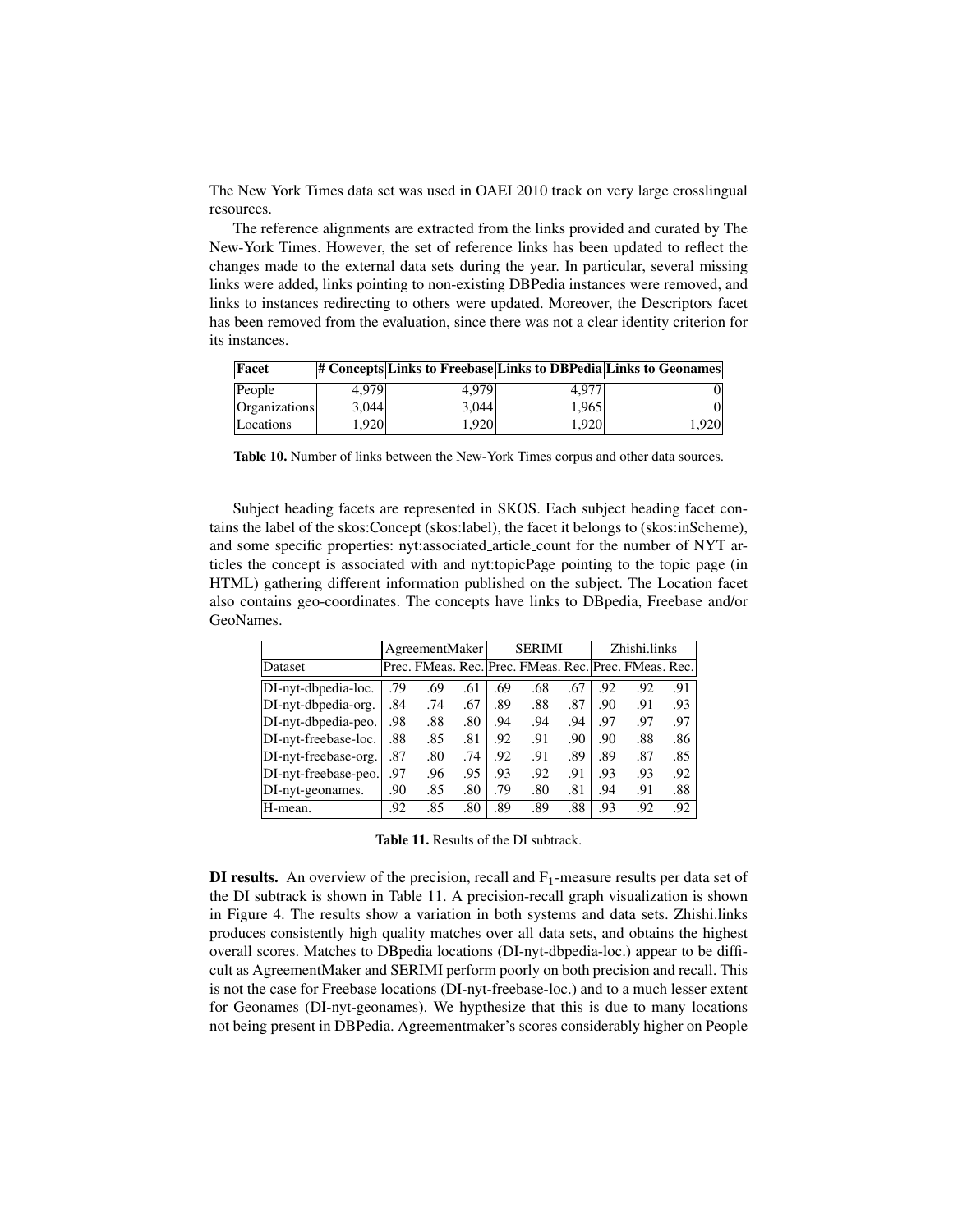

Fig. 4. Precision/recall of tools participating in the DI subtrack.

than on Locations and Organizations, which can be observed in both the DBpedia and the Freebase data set.

#### 6.2 OWL data task (IIMB)

The OWL data task is focused on two main goals:

- 1. to provide an evaluation data set for various kinds of data transformations, including value transformations, structural transformations and logical transformations;
- 2. to cover a wide spectrum of possible techniques and tools.

To this end, we provided the ISLab Instance Matching Benchmark (IIMB). Participants were requested to find the correct correspondences among individuals of the first knowledge base and individuals of the other one. An important task here is that some of the transformations require automatic reasoning for finding the expected alignments.

IIMB is composed of a set of test cases, each one represented by a set of instances, i.e., an OWL ABox, built from an initial data set of real linked data extracted from the web. Then, the ABox is automatically modified in several ways by generating a set of new ABoxes, called *test cases*. Each test case is produced by transforming the individual descriptions in the reference ABox in new individual descriptions that are inserted in the test case at hand. The goal of transforming the original individuals is twofold: on one side, we provide a simulated situation where data referring to the same objects are provided in different data sources; on the other side, we generate different data sets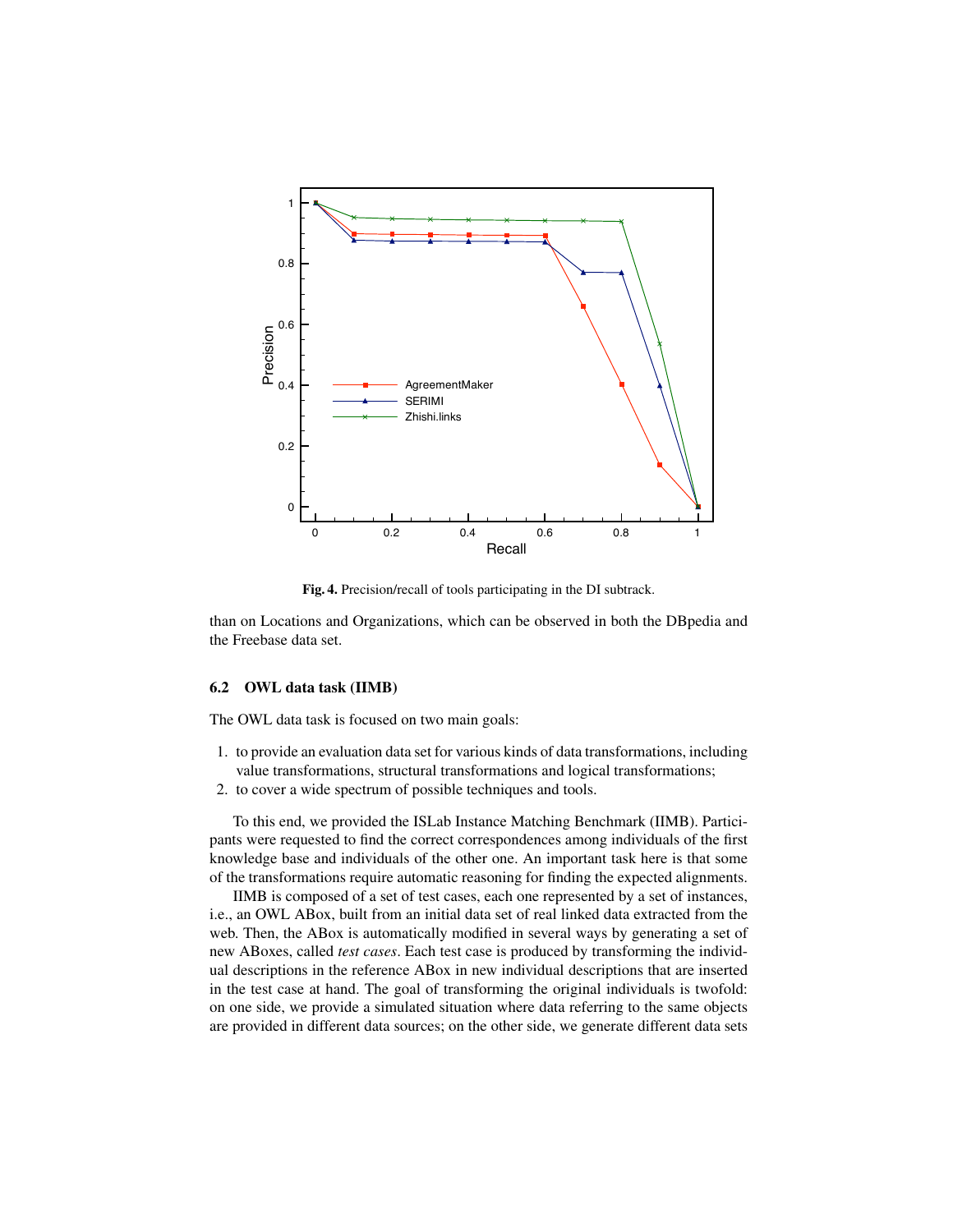with a variable level of data quality and complexity. IIMB provides transformation techniques supporting modifications of data property values, modifications of number and type of properties used for the individual description, and modifications of the individuals classification. The first kind of transformations is called *data value transformation* and it aims at simulating the fact that data expressing the same real object in different data sources may be different because of data errors or because of the usage of different conventional patterns for data representation. The second kind of transformations is called *data structure transformation* and it aims at simulating the fact that the same real object may be described using different properties/attributes in different data sources. Finally, the third kind of transformations, called *data semantic transformation*, simulates the fact that the same real object may be classified in different ways in different data sources.

The 2011 edition of IIMB is created by extracting data from Freebase, an open knowledge base that contains information about 11 million real objects including movies, books, TV shows, celebrities, locations, companies and more. Data extraction has been performed using the query language JSON together with the Freebase JAVA  $API<sup>13</sup>$ . IIMB2011 is a collection of OWL ontologies consisting of 29 concepts, 20 object properties, 12 data properties and more than 4000 individuals divided into 80 test cases.

Test cases from 0 to 20 contain changes in data format (misspelling, errors in text, etcetera); test cases 21 to 40 contain changes in structure (properties missing, RDF triples changed); 41 to 60 contain logical changes (class membership changed, logical errors); finally, test cases 61 to 80 contain a mix of the previous. One system, CODI, participated in this task. Its results (Table 5) show how precision drops moderately and recall drops dramatically as more errors are introduced.

**IIMB results** An overview of the precision, recall and  $F_1$ -measure results per set of tests of the IIMB subtrack is shown in Table 5. A precision-recall graph visualization is shown in Figure 6.

|             |     | codi              |     |
|-------------|-----|-------------------|-----|
| test        |     | Prec. FMeas. Rec. |     |
| $001 - 010$ | .94 | .84               | .76 |
| $011 - 020$ | .94 | .87               | .81 |
| 021-030     | .89 | .79               | .70 |
| $031 - 040$ | .83 | .66               | .55 |
| $041 - 050$ | .86 | .72               | .62 |
| 051-060     | .83 | .72               | .64 |
| 061-070     | .89 | .59               | .44 |
| 071-080     | .73 | .33               | .21 |

Fig. 5. Results of the IIMB subtrack.

<sup>13</sup> http://code.google.com/p/freebase-java/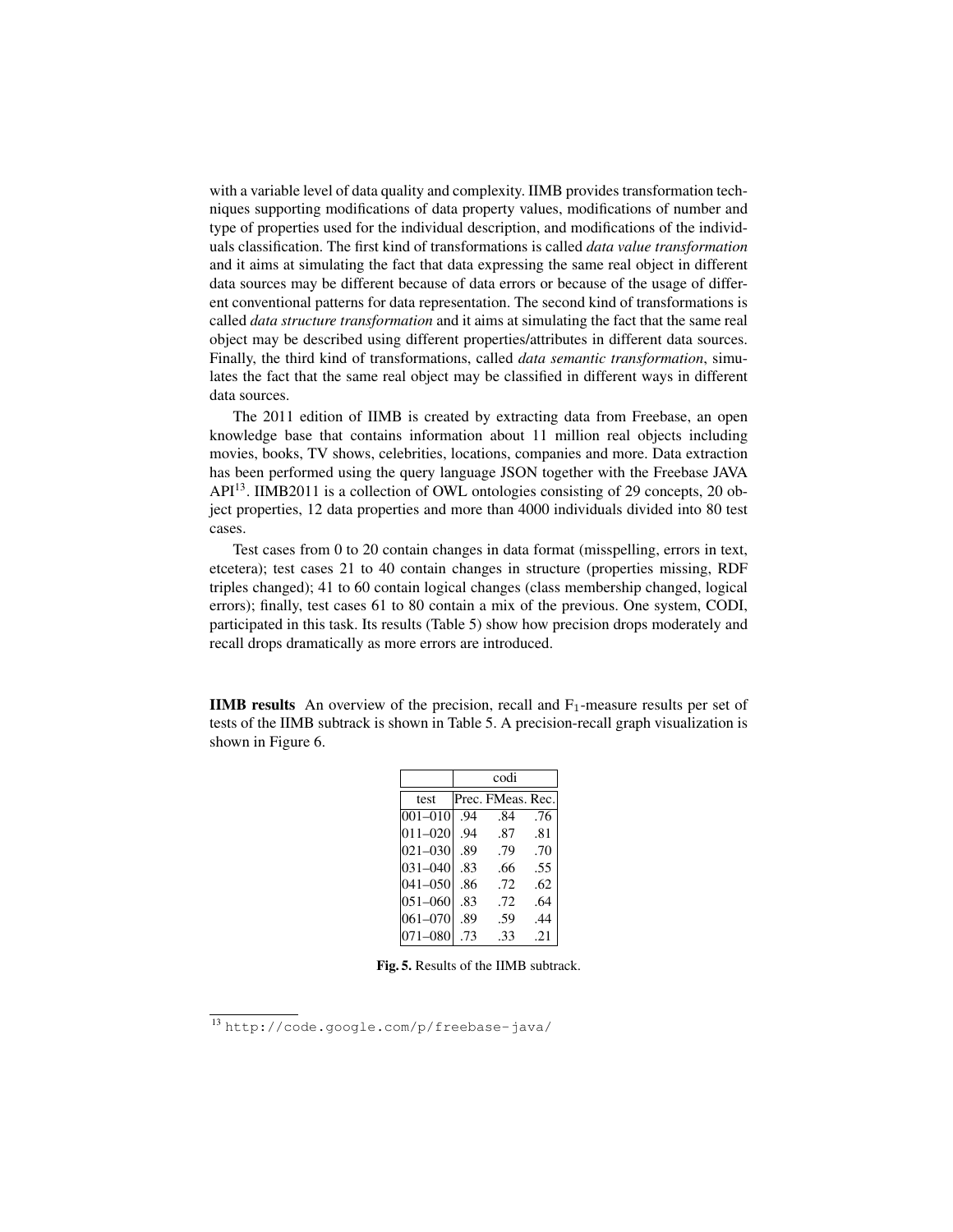

Fig. 6. Precision/recall of the CODI tool participating in the IIMB subtrack.

# 7 Lesson learned and suggestions

This year we implemented most of our 2010 future plans by providing a common platform on which evaluation could be performed. There still remains one lesson not really taken into account that we identify with an asterisk (\*) and that we will tackle in the coming months. The main lessons from this year are:

- A) This year again indicated that requiring participants to implement a minimal interface was not a strong obstacle to participation. The interface allows for comparing matchers on the same or similar hardware. It also allows for running more tests or reproducing results without running a new campaign.
- B) By using the SEALS platform, we have eliminated the network issue that we had last year with web services and we can better testify the portability of tools.
- C) The client available for testing and evaluating wrapped tools was intensively used by participants to test and improve their systems. So, interoperability and the ability to get immediate feedback was appreciated by the tool developers. Moreover, participants could use the client to generate preliminary results to be included in their papers.
- D) There is a high variance in runtimes and there seems to be no correlation between runtime and quality of the generated results.
- \*E) The low number of systems that could generate results for the Anatomy track is an uncommon result. It seems that not many matching systems of this year are capable of matching large ontologies  $(>1000$  entities). Even if we had introduced new benchmark generation facilities, we have not used it towards scalability benchmarks. We plan to address this in the next few months.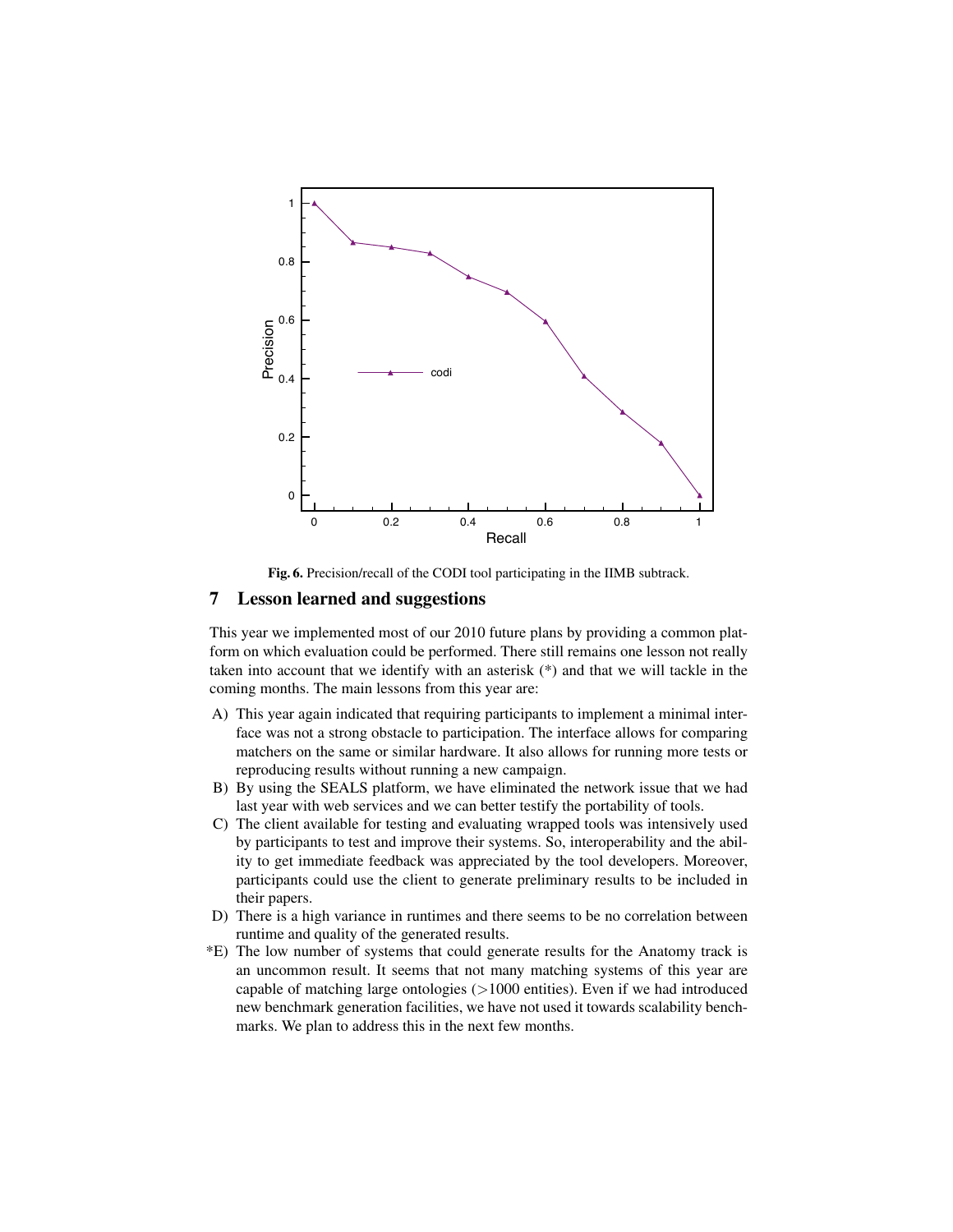- F) Last years we reported that there are not many new systems entering the competition. This year we had many new participants. Only a minority of systems participated in one of the previous years.
- G) Two systems have not fully respected the OAEI rules. YAM++ used a setting learned from the reference alignments of the 2009 benchmark data set. Due to the fact that we run benchmarks also with newly generated tests, we decided to keep the YAM++ results with this warning. AgreementMaker used a specific setting to distinguish between Benchmarks, Anatomy and Conference. As AgreementMaker has improved its results over the last year, we decide to report on them as well. For the next campaigns we plan to be more attentive on these aspects.
- H) In spite of claims that such evaluations were needed, we had to declare the model matching and oriented alignments tracks unfruitful. It is a pity. This confirms that setting up a data set is not sufficient for attracting participants.
- I) More surprising, there are only a few matchers participating in the instance matching track. This is especially surprising given the high number of papers submitted and published on this topic nowadays. It seems that people involved in instance matching should cooperate to propose standard formats and evaluation modalities that everyone would use.

# 8 Future plans

In 2012, for logistic reasons, we plan to have an intermediate evaluation before OAEI-2012. This evaluation will concentrate on exploiting fully the SEALS platform and, in particular on:

- performing benchmark scalability tests by reducing randomly a large seed ontology;
- generating discriminating benchmarks by suppressing easy tests;
- adding new tasks, such as multilingual resources, on the SEALS platform.

We plan to run these tests within the next six months with the already registered tools that would like to be evaluated as well as with new tools willing to enter. These partial results will be integrated within the results of OAEI-2012.

# 9 Conclusions

The trend of the previous years, the number of systems and tracks they participate in, seem to stabilize. The average number of tracks entered by participants in 2011 (2.9) is above that of 2010 (2.6). This number is dominated by the use of the SEALS platform: each tool entering there can be evaluated on three tasks. It does not invalidate last year's remark that tools may be more specialized.

This year, systems did not deliver huge improvements in performance with respect to last year's performers which did not participate. However, AgreementMaker improved its results of last year to become one of the top performer. In addition, we have been able to test runtime and consistency of the tested matchers and noticed ample differences between systems. This may become a differentiating feature among matchers.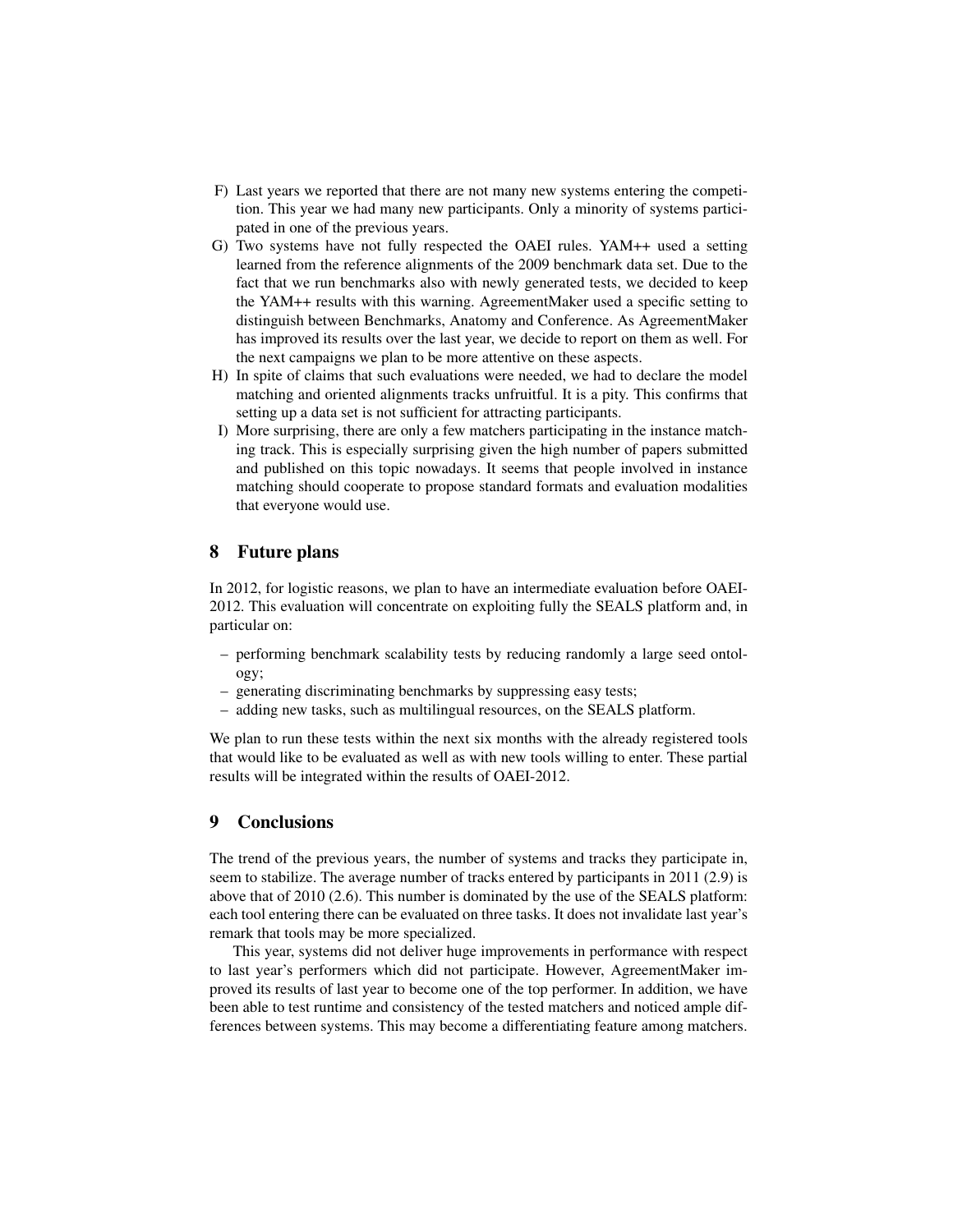All participants have provided a description of their systems and their experience in the evaluation. These OAEI papers, like the present one, have not been peer reviewed. However, they are full contributions to this evaluation exercise and reflect the hard work and clever insight people put in the development of participating systems. Reading the papers of the participants should help people involved in ontology matching to find what makes these algorithms work and what could be improved. Sometimes participants offer alternate evaluation results.

The Ontology Alignment Evaluation Initiative will continue these tests by improving both test cases and testing methodology for being more accurate. Further information can be found at:

http://oaei.ontologymatching.org.

#### Acknowledgments

We warmly thank the participants of this campaign. We know that they have worked hard for having their matching tools executable in time and they provided insightful papers presenting their experience. The best way to learn about the results remains to read the following papers.

We are grateful to Dominique Ritze for participating in the extension of the reference alignments for the conference track.

We thank Jan Noessner for providing data in the process of constructing the IIMB data set. We are grateful to Martin Ringwald and Terry Hayamizu for providing the reference alignment for the anatomy ontologies and thank Elena Beisswanger for her thorough support on improving the quality of the data set.

We also thank the other members of the Ontology Alignment Evaluation Initiative steering committee: Yannis Kalfoglou (Ricoh laboratories, UK), Miklos Nagy (The Open University (UK), Natasha Noy (Stanford University, USA), Yuzhong Qu (Southeast University, CN), York Sure (Leibniz Gemeinschaft, DE), Jie Tang (Tsinghua University, CN), George Vouros (University of the Aegean, GR).

Jérôme Euzenat, Christian Meilicke, Heiner Stuckenschmidt and Cássia Trojahn dos Santos have been partially supported by the SEALS (IST-2009-238975) European project.

Ondřej Šváb-Zamazal has been supported by the CSF grant P202/10/0761.

#### References

- 1. Benhamin Ashpole, Marc Ehrig, Jérôme Euzenat, and Heiner Stuckenschmidt, editors. *Proc. of the K-Cap Workshop on Integrating Ontologies*, Banff (Canada), 2005.
- 2. Caterina Caracciolo, Jérôme Euzenat, Laura Hollink, Ryutaro Ichise, Antoine Isaac, Véronique Malaisé, Christian Meilicke, Juan Pane, Pavel Shvaiko, Heiner Stuckenschmidt, Ondrej Sváb-Zamazal, and Vojtech Svátek. Results of the ontology alignment evaluation initiative 2008. In *Proc. 3rd International Workshop on Ontology Matching (OM) collocated with ISWC*, pages 73–120, Karlsruhe (Germany), 2008.
- 3. Jérôme David, Jérôme Euzenat, François Scharffe, and Cássia Trojahn dos Santos. The alignment api 4.0. *Semantic web journal*, 2(1):3–10, 2011.
- 4. Marc Ehrig and Jérôme Euzenat. Relaxed precision and recall for ontology matching. In *Proc. of the K-Cap Workshop on Integrating Ontologies*, pages 25–32, Banff (Canada), 2005.